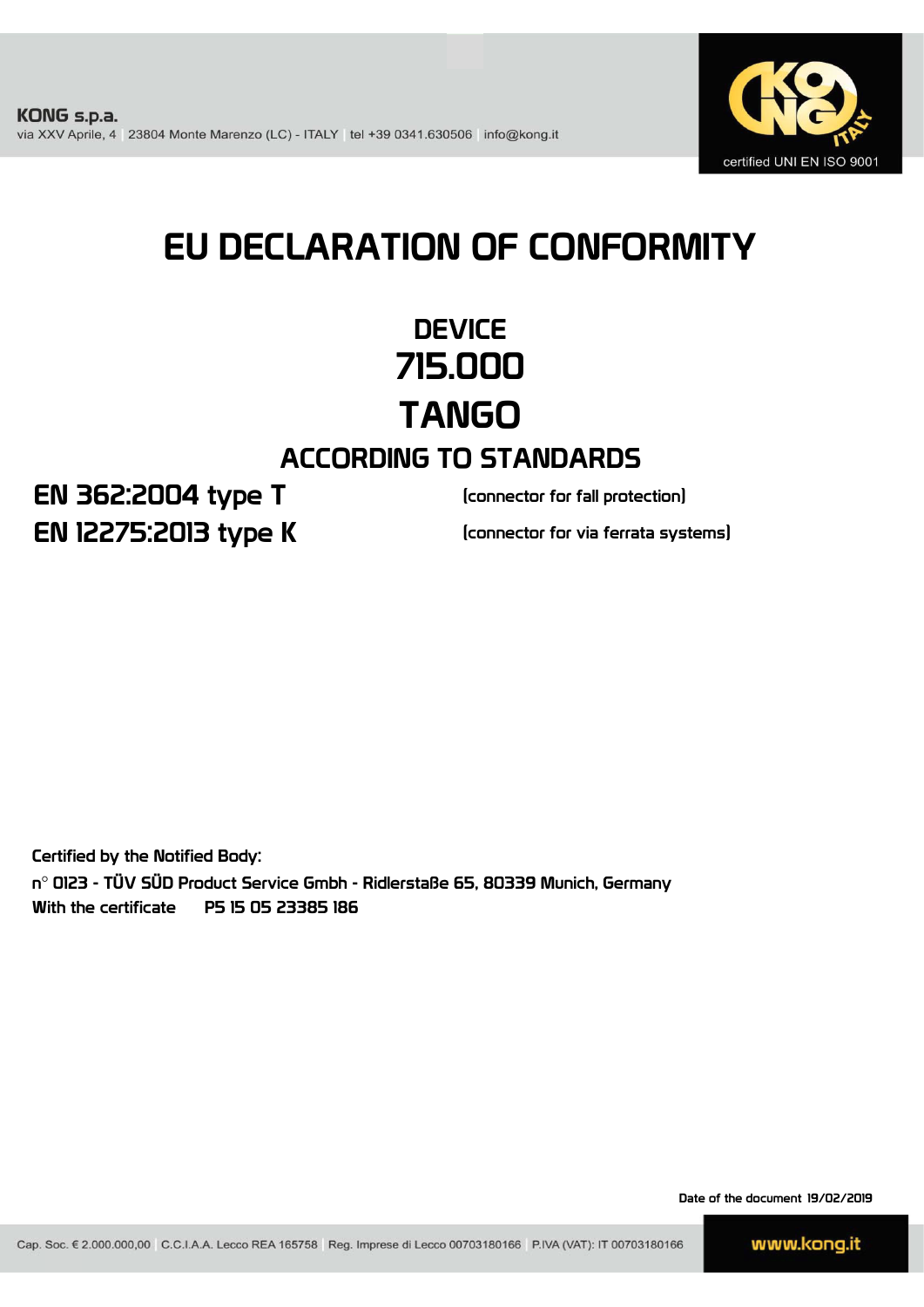

Italiano

## **Dichiarazione di Conformità UE**

La presente Dichiarazione di Conformità è rilasciata sotto l'esclusiva responsabilità del fabbricante:

#### **KONG S.p.A. – Via XXV Aprile, 4 – 23804 Monte Marenzo LC – Italia**

Il Dispositivo di Protezione Individuale (DPI)

#### **715.000 TANGO**

oggetto della dichiarazione è conforme al Regolamento (UE) 2016/425 e alle normative di armonizzazione dell'Unione Europea:

EN 362:2004 type T

(connector for fall protection) EN 12275:2013 type K (connector for via ferrata systems)

L'organismo notificato n° 0123 - TÜV SÜD Product Service Gmbh - Ridlerstaße 65, 80339 Munich, Germany

ha svolto l'esame UE del tipo (modulo B) e ha rilasciato il certificato di esame UE del tipo:

P5 15 05 23385 186

Il DPI è oggetto della procedura di valutazione delle conformità al tipo basata sulla garanzia di qualità del processo di produzione (modulo D) sotto la sorveglianza dell'organismo notificato n. 0426 Italcert (Viale Sarca 336, 20126 Milano (MI), Italy).

> **KONG S.p.A. Il Presidente**

Monte Marenzo, 19/02/2019<br>Monte Marenzo, 19/02/2019<br>Marco Bonaiti 19/02/2019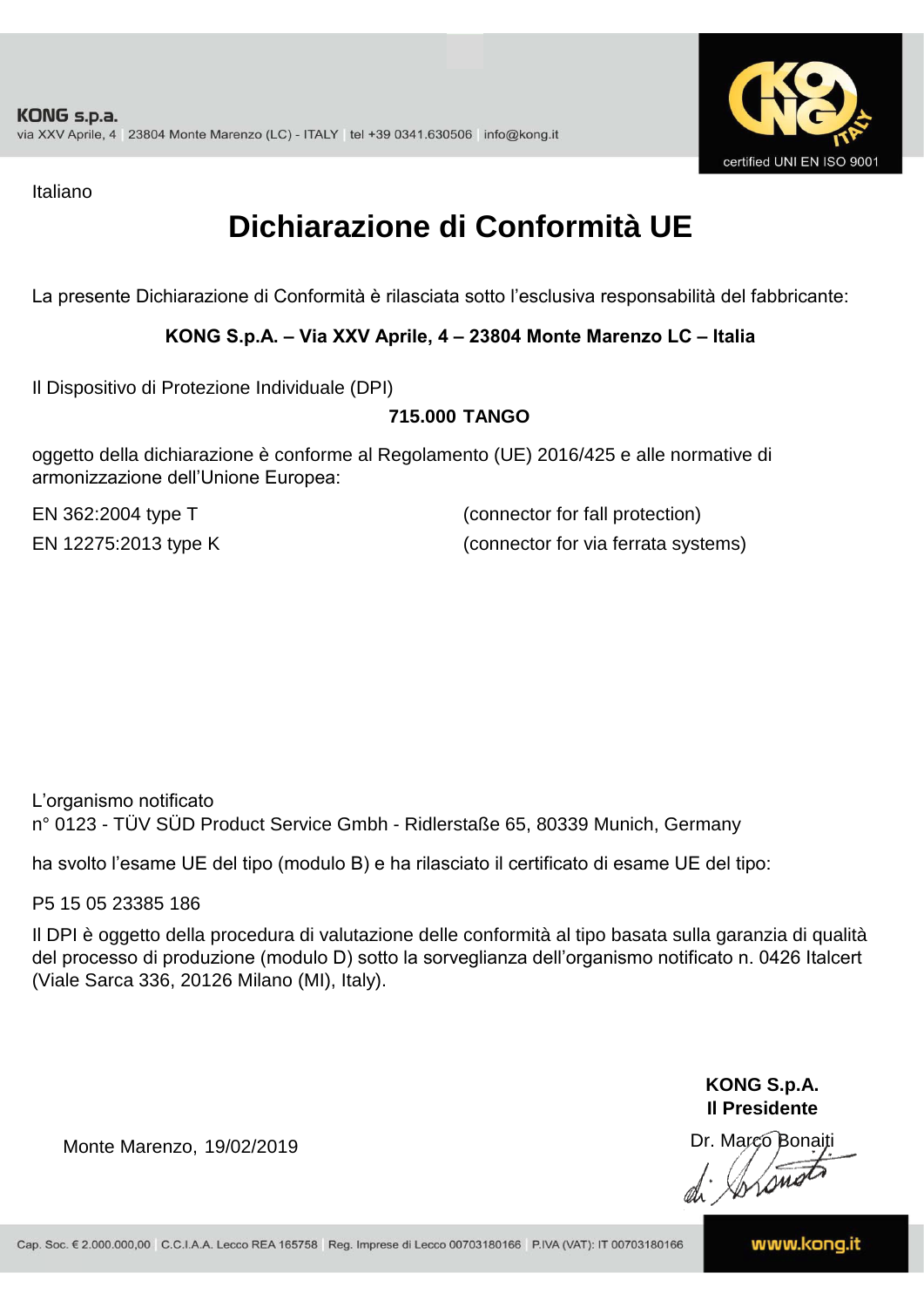

English

### **EU Declaration of Conformity**

This Declaration of Conformity is issued under the exclusive responsibility of the manufacturer:

#### **KONG S.p.A. – Via XXV Aprile, 4 – 23804 Monte Marenzo LC – Italia**

The Personal Protective Equipment (PPE)

#### **715.000 TANGO**

subject to the declaration complies with Regulation (EU) 2016/425 and with European Union harmonisation standards:

EN 362:2004 type T (connector for fall protection) EN 12275:2013 type K (connector for via ferrata systems)

The notified body

n° 0123 - TÜV SÜD Product Service Gmbh - Ridlerstaße 65, 80339 Munich, Germany Has performed the EU examination for the type (module B), and has issued an EU examination certificate for the type:

P5 15 05 23385 186

The PPE is subject to the type conformity assessment procedure, based on the quality assurance of the production process (module D), under surveillance by the notified body n° 0426 Italcert (Viale Sarca 336, 20126 Milano (MI), Italy).

> **KONG S.p.A. The president**

Dr. Marco Bonaiti di Aromor

Monte Marenzo, 19/02/2019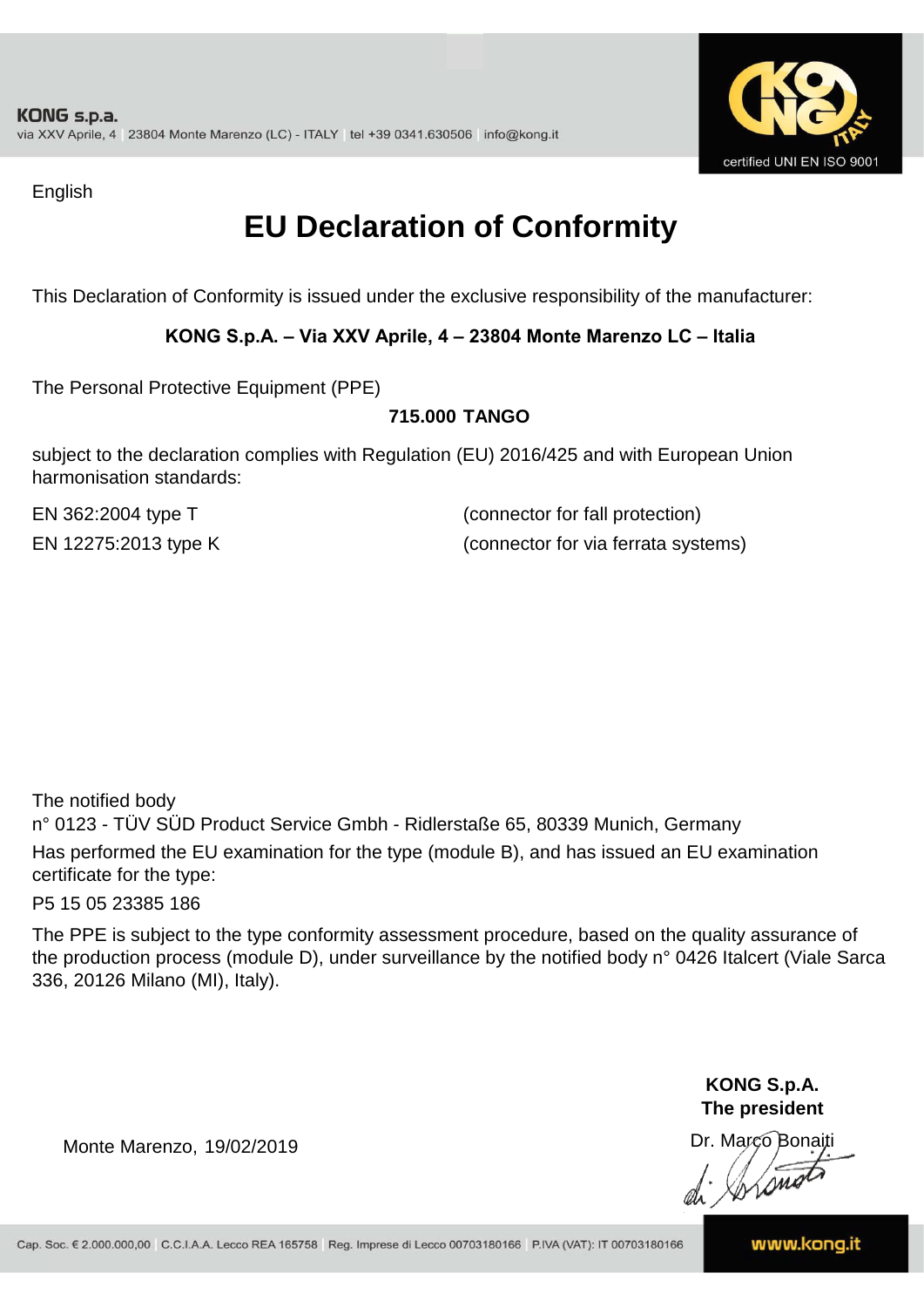

Français

### **Déclaration de conformité UE**

La présente Déclaration de Conformité est délivrée sous la responsabilité exclusive du Fabricant:

#### **KONG S.p.A. – Via XXV Aprile, 4 – 23804 Monte Marenzo LC – Italia**

L'Équipement de Protection Individuelle (EPI)

#### **715.000 TANGO**

objet de la déclaration est conforme au Règlement (UE) 2016/425 et aux normes d'harmonisation de l'Union Européenne:

EN 362:2004 type T (connector for fall protection) EN 12275:2013 type K (connector for via ferrata systems)

L'organisme notifié n° 0123 - TÜV SÜD Product Service Gmbh - Ridlerstaße 65, 80339 Munich, Germany

a effectué l'examen UE de type (module B) et a délivré le certificat d'examen UE de type:

P5 15 05 23385 186

L'EPI est soumis à la procédure d'évaluation de conformité au type sur la base de l'assurance de la qualité du mode de production (module D) sous la supervision de l'organisme notifié n° 0426 Italcert (Viale Sarca 336, 20126 Milano (MI), Italy).

> **KONG S.p.A. Le Président**

Dr. Marco Bonaiti di Aromor

Monte Marenzo, 19/02/2019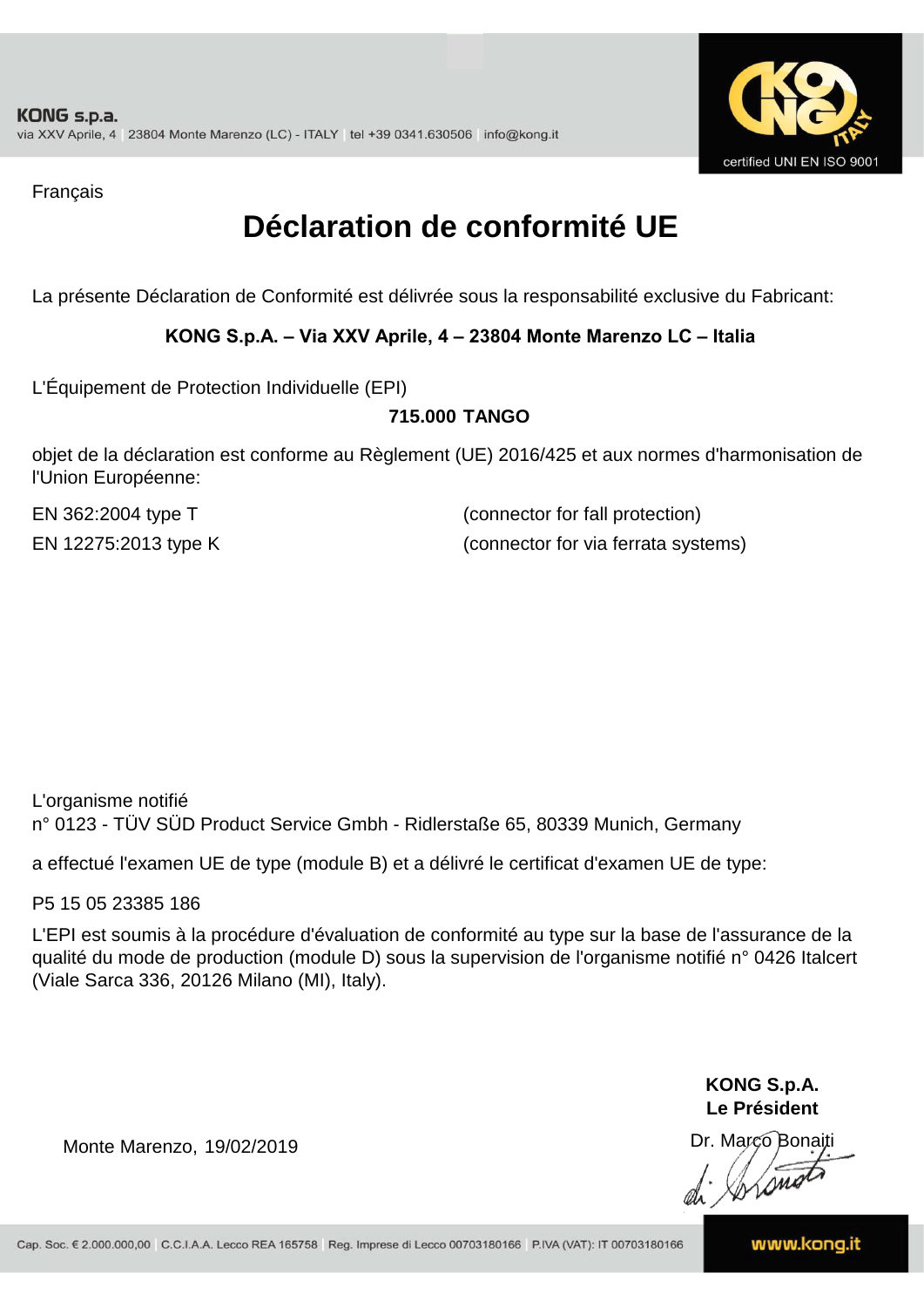

Deutsch

### **EU-Konformitätserklärung**

Die vorliegende Konformitätserklärung wird unter der alleinigen Verantwortung des Herstellers ausgestellt:

#### **KONG S.p.A. – Via XXV Aprile, 4 – 23804 Monte Marenzo LC – Italia**

Die persönliche Schutzausrüstung (PSA)

#### **715.000 TANGO**

Gegenstand dieser Erklärung, entspricht der EU-Verordnung 2016/425 sowie den harmonisierten Normen der Europäischen Union:

EN 362:2004 type T (connector for fall protection) EN 12275:2013 type K (connector for via ferrata systems)

Die benannte Stelle

n° 0123 - TÜV SÜD Product Service Gmbh - Ridlerstaße 65, 80339 Munich, Germany hat die EU-Baumusterprüfung (Modul B) durchgeführt und die EU-Baumusterprüfbescheinigung ausgestellt:

P5 15 05 23385 186

Die PSA ist Gegenstand der Konformitätsbewertung anhand der Baumusterprüfung auf der Grundlage einer Qualitätssicherung des Produktionsprozesses (Modul D) unter der Überwachung durch die benannte Stelle Nr. 0426 Italcert (Viale Sarca 336, 20126 Milano (MI), Italy).

> **KONG S.p.A. Der Vorsitzende**

Dr. Marco Bonaiti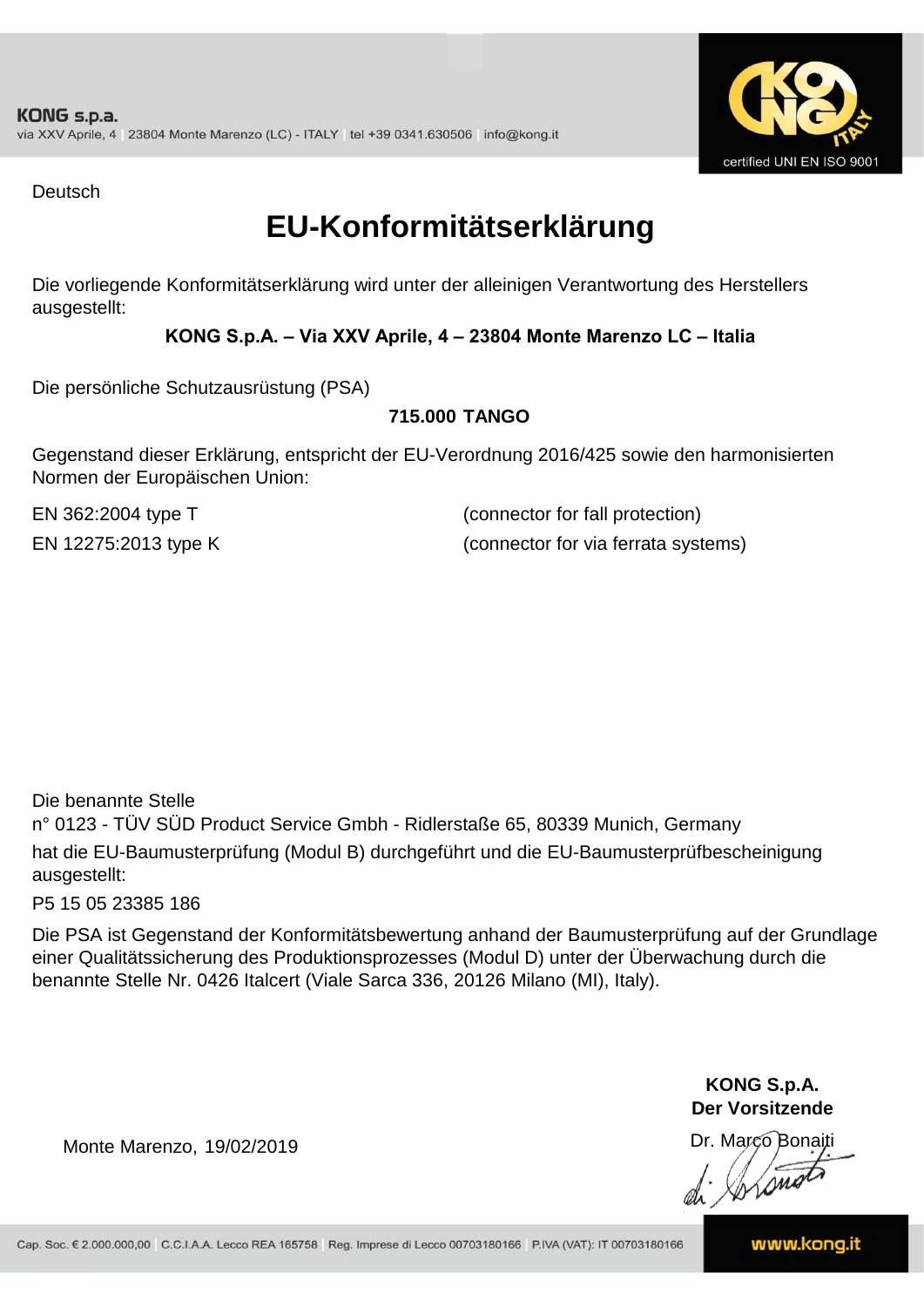

Español

### **Declaración de conformidad UE**

La presente Declaración de Conformidad se expide bajo la exclusiva responsabilidad del fabricante:

#### **KONG S.p.A. – Via XXV Aprile, 4 – 23804 Monte Marenzo LC – Italia**

El Equipo de Protección individual (EPI)

#### **715.000 TANGO**

objeto de la declaración se ajusta al Reglamento (UE) 2016/425 y a las normativas de armonización de la Unión Europea:

EN 362:2004 type T

(connector for fall protection) EN 12275:2013 type K (connector for via ferrata systems)

El organismo notificado n° 0123 - TÜV SÜD Product Service Gmbh - Ridlerstaße 65, 80339 Munich, Germany

ha realizado el examen UE de tipo (módulo B) y ha expedido el certificado de examen UE de tipo:

P5 15 05 23385 186

El EPI es objeto del procedimiento de evaluación de la conformidad con el tipo basada en el aseguramiento de la calidad del proceso de producción (módulo D) bajo la supervisión del organismo notificado nº 0426 Italcert (Viale Sarca 336, 20126 Milano (MI), Italy).

> **KONG S.p.A. El Presidente**

Dr. Marco Bonaiti di Aromor

Monte Marenzo, 19/02/2019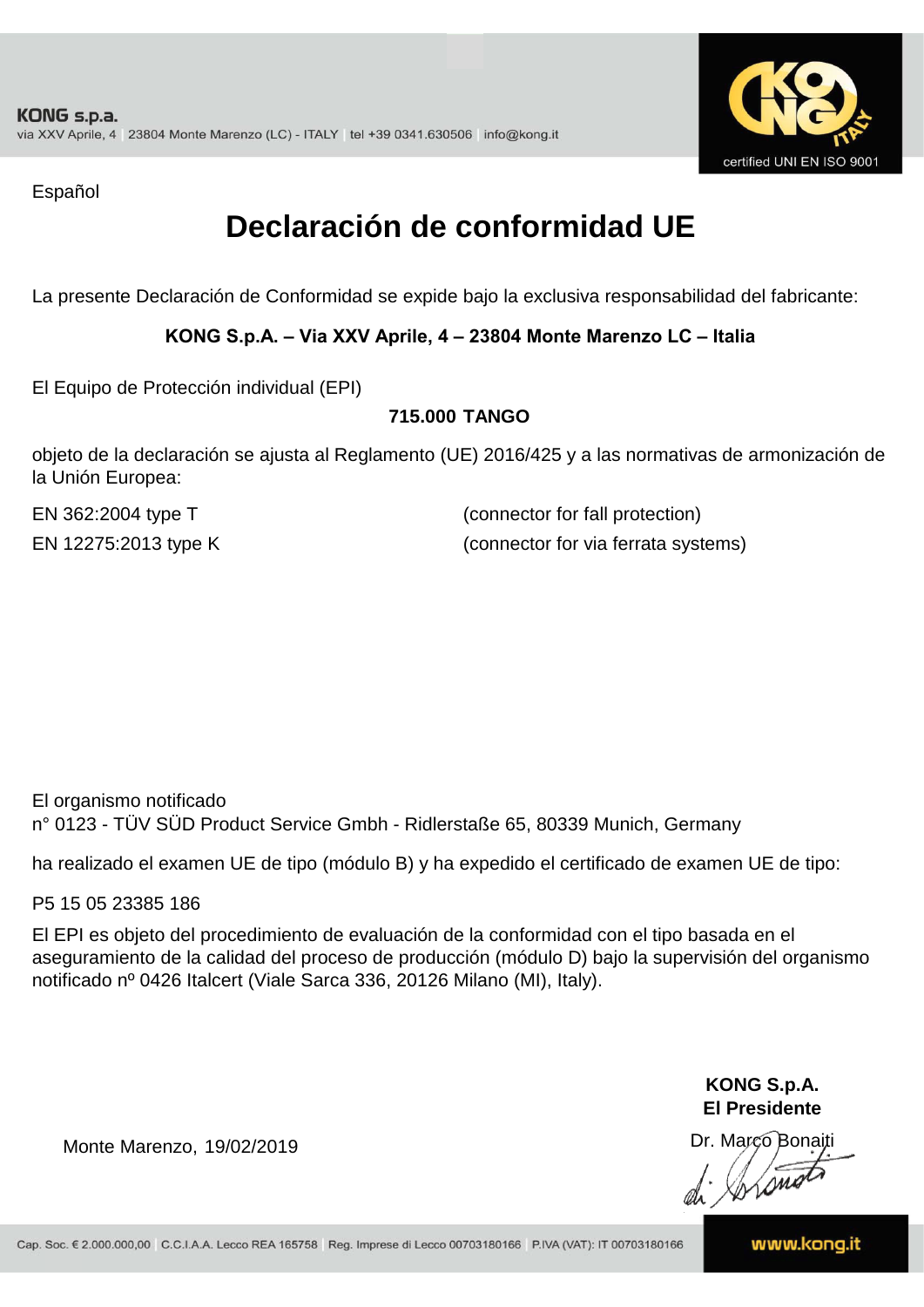

русский

### **Декларация соответствия ЕС**

Настоящая Декларация соответствия выдана под исключительную ответственность производителя:

**KONG S.p.A. – Via XXV Aprile, 4 – 23804 Monte Marenzo LC – Italia**

Средство индивидуальной защиты (СИЗ)

#### **715.000 TANGO**

предмет декларации соответствует Регламенту (ЕС) 2016/425 и гармонизированным стандартам Европейского Союза:

EN 362:2004 type T (connector for fall protection) EN 12275:2013 type K (connector for via ferrata systems)

Уполномоченный орган

n° 0123 - TÜV SÜD Product Service Gmbh - Ridlerstaße 65, 80339 Munich, Germany провел испытание типового образца на соответствие требованиям ЕС (модуль B) и выдал сертификат испытаний типового образца на соответствие требованиям ЕС:

P5 15 05 23385 186

СИЗ является предметом процедуры оценки соответствия типовому образцу, основанной на обеспечении качества производственного процесса (модуль D) под наблюдением уполномоченного органа № 0426 — органа сертификации Italcert (Viale Sarca 336, 20126 Milano (MI), Italy).

> **KONG S.p.A. Президент**

Dr. Marco Bonaiti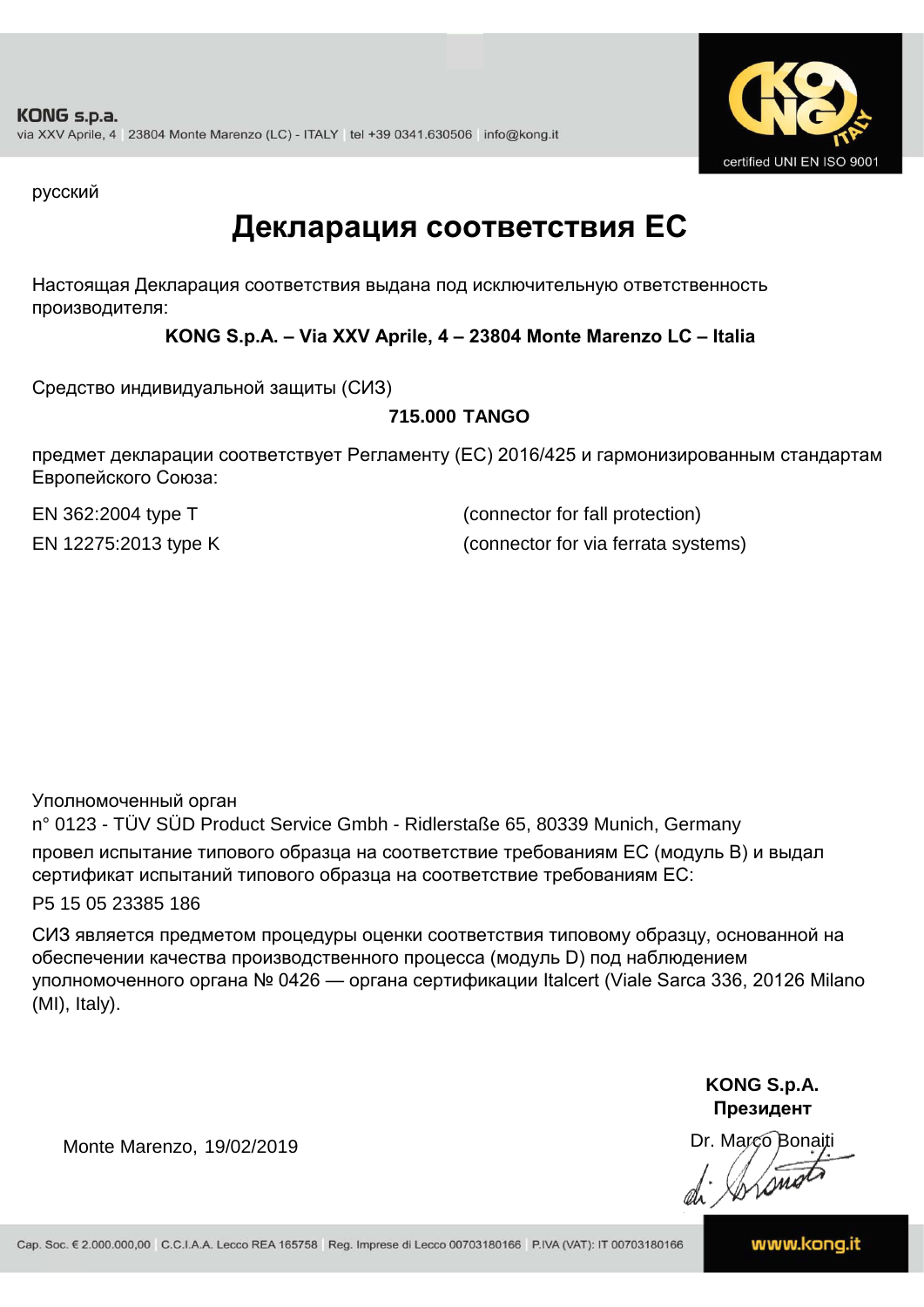

#### 中文

## **EU**符合性声明

本"符合性声明"由以下制造商全权负责发布:

#### **KONG S.p.A. – Via XXV Aprile, 4 – 23804 Monte Marenzo LC – Italia**

个人保护装备(PPE)

#### **715.000 TANGO**

本声明的目标符合法规(EU) 2016/425和欧盟统一标准的规定:

EN 362:2004 type T (connector for fall protection) EN 12275:2013 type K (connector for via ferrata systems)

#### 欧盟公告机构

n° 0123 - TÜV SÜD Product Service Gmbh - Ridlerstaße 65, 80339 Munich, Germany

进行了欧盟型式检验(模式B) 并颁发了欧盟型式检验证书:

P5 15 05 23385 186

PPE (个人保护装备) 在0426号公告机构Italcert (Viale Sarca 336, 20126 Milano (MI), Italy)的监督下, 在生产过程质量保证 ( 模式D) 的基础上进行合格评定程序。

> **KONG S.p.A. 总裁**

Dr. Marco Bonaiti di Stono

Monte Marenzo, 19/02/2019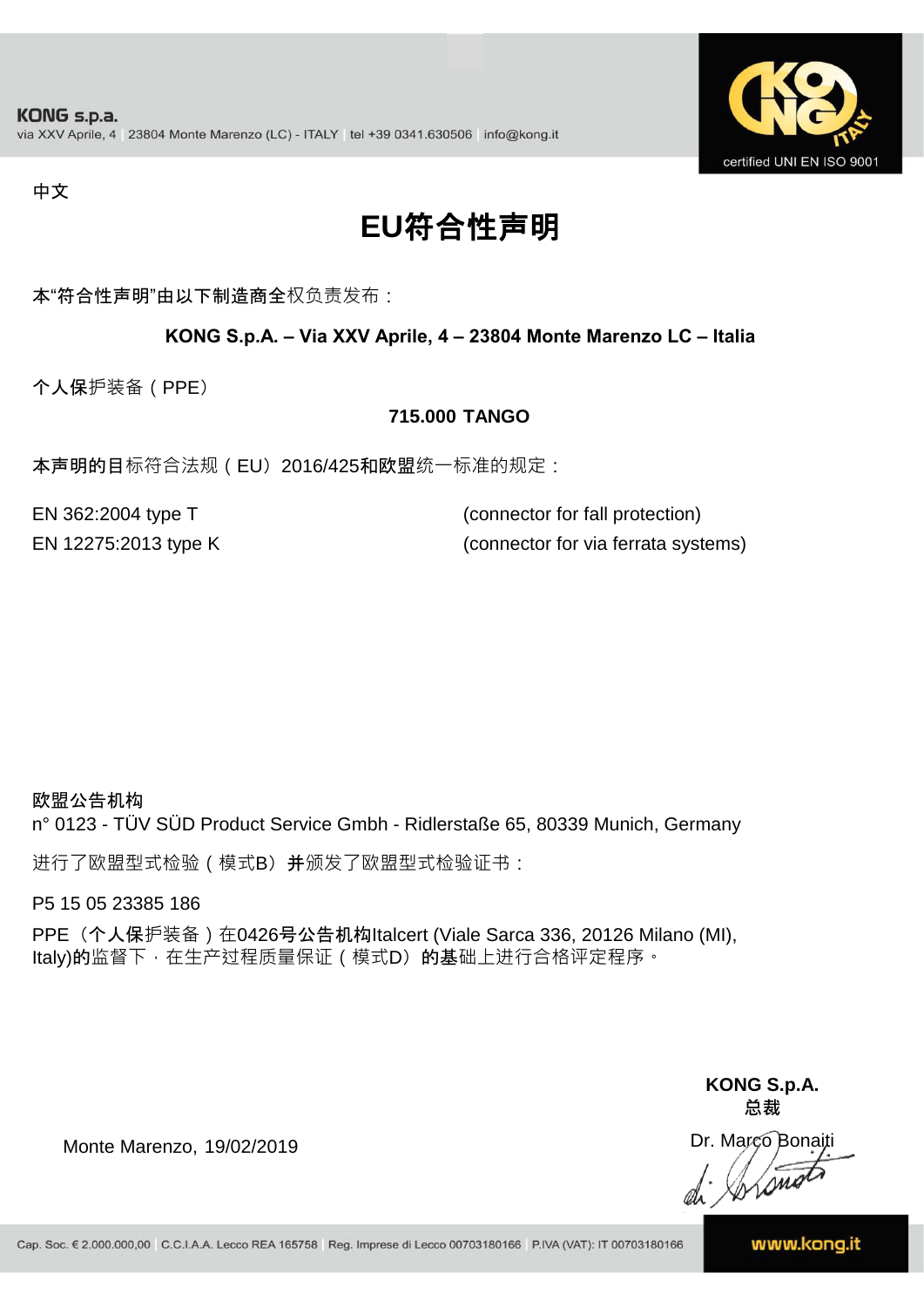

българск

### **Декларация за съответствие EU**

Настоящата Декларация за съответствие се издава под изключителната отговорност на производителя:

**KONG S.p.A. – Via XXV Aprile, 4 – 23804 Monte Marenzo LC – Italia**

Личното предпазно средство (ЛПС)

#### **715.000 TANGO**

предмет на настоящата декларация е в съответствие с Регламент (ЕU) 2016/425 и хармонизираните стандарти на Европейския съюз:

EN 362:2004 type T (connector for fall protection) EN 12275:2013 type K (connector for via ferrata systems)

Нотифицираният организъм

n° 0123 - TÜV SÜD Product Service Gmbh - Ridlerstaße 65, 80339 Munich, Germany е провел изпитване EU за типово одобрение (формуляр "B") и е издал сертификат за типово одобрение ЕU:

P5 15 05 23385 186

Личното предпазно средство (ЛПС) е предмет на процедура за оценка на съответствието, основаваща се на гаранция на качеството на производствения процес (формуляр "D") под наблюдението на нотифицирания организъм № 0426 Italcert (Viale Sarca 336, 20126 Milano (MI), Italy).

> **KONG S.p.A. Председател**

Dr. Marco Bonaiti di Arono

Monte Marenzo, 19/02/2019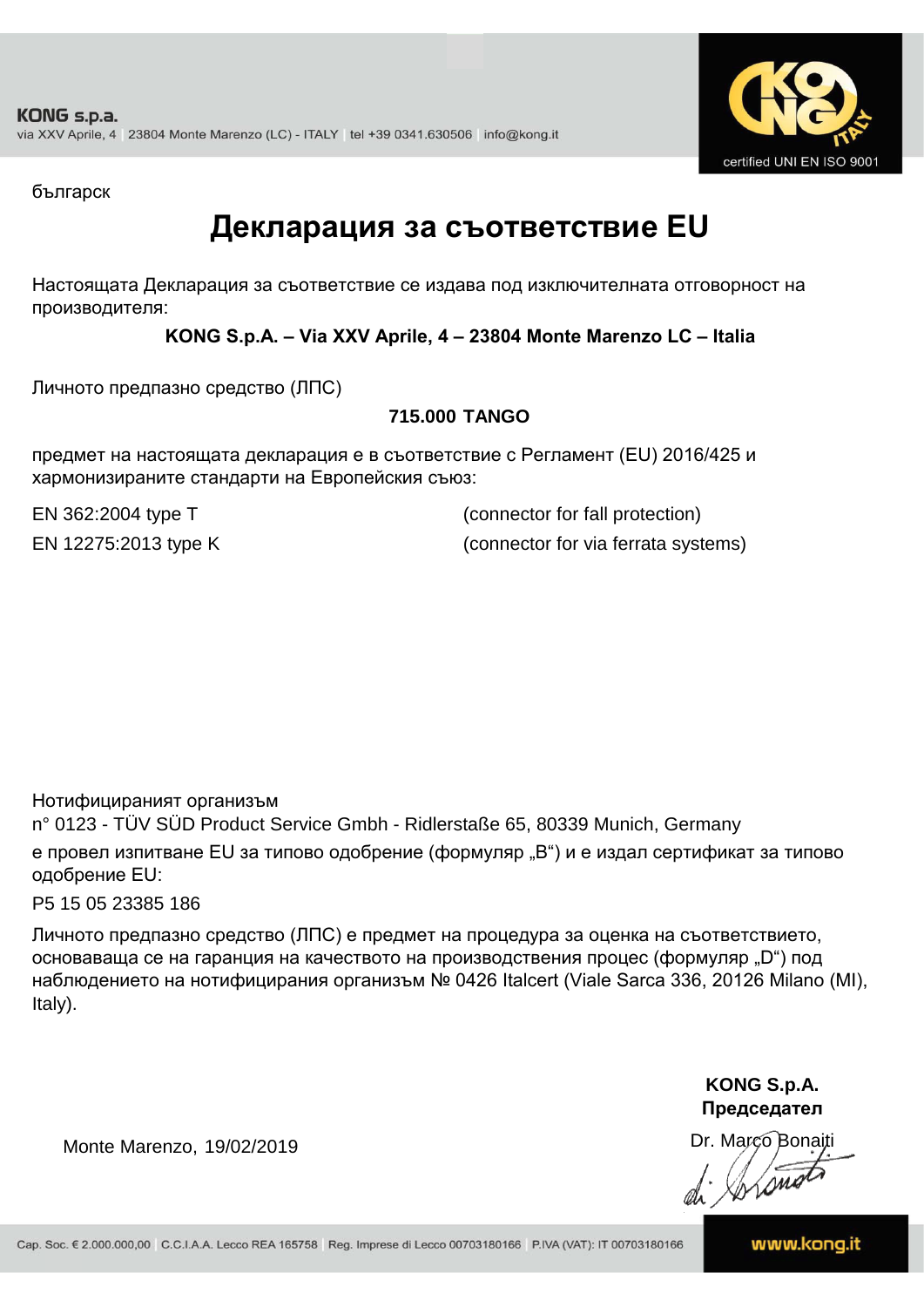

čeština

## **UE prohlášení o shodě**

Toto prohlášení o shodě je učiněno na výhradní zodpovědnost výrobce:

#### **KONG S.p.A. – Via XXV Aprile, 4 – 23804 Monte Marenzo LC – Italia**

Osobní ochranný prostředek (OOP)

#### **715.000 TANGO**

který je předmětem prohlášení, splňuje požadavky nařízení (EU) 2016/425 a harmonizačních právních předpisů Evropské unie:

EN 362:2004 type T (connector for fall protection) EN 12275:2013 type K (connector for via ferrata systems)

Oznámený subjekt n° 0123 - TÜV SÜD Product Service Gmbh - Ridlerstaße 65, 80339 Munich, Germany

provedl UE přezkoušení typu (modul B) a vydal certifikát UE přezkoušení typu:

P5 15 05 23385 186

OOP podléhá postupu posouzení shody s typem založené na zajištění jakosti výrobního procesu (modul D) pod dohledem oznámeného subjektu č. 0426 Italcert (Viale Sarca 336, 20126 Milano (MI), Italy).

> **KONG S.p.A. Předseda**

Dr. Marco Bonaiti

Monte Marenzo, 19/02/2019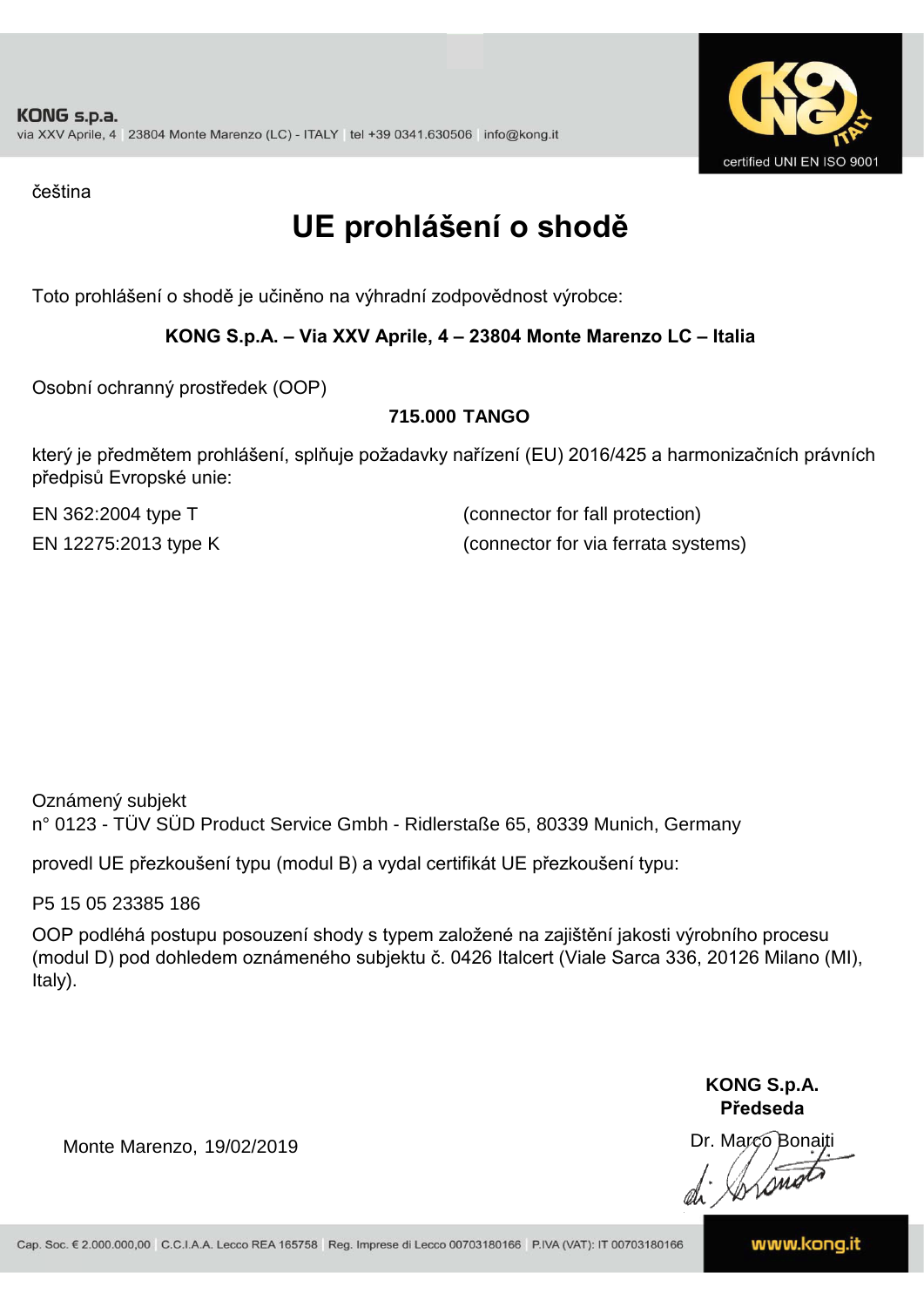

Hrvatski

## **EU Izjava o sukladnosti**

Ova se izjava o sukladnosti izdaje pod isključivom odgovornošću proizvođača:

**KONG S.p.A. – Via XXV Aprile, 4 – 23804 Monte Marenzo LC – Italia**

Osobna zaštitna oprema (OZO)

#### **715.000 TANGO**

Predmet izjave u skladu je s Uredbom (EU) 2016/425 i sa zakonodavstvom Unije o usklađivanju:

EN 362:2004 type T (connector for fall protection) EN 12275:2013 type K (connector for via ferrata systems)

Prijavljeno tijelo n° 0123 - TÜV SÜD Product Service Gmbh - Ridlerstaße 65, 80339 Munich, Germany

obavilo je EU ispitivanje tipa (modul B) i izdalo potvrdu o EU ispitivanju tipa:

P5 15 05 23385 186

OZO je predmet postupka ocjenjivanja sukladnosti s tipom na temelju osiguranja kvalitete proizvodnog postupka (modul D) pod nadzorom prijavljenog tijela br. 0426 Italcert (Viale Sarca 336, 20126 Milano (MI), Italy).

> **KONG S.p.A. Direktor**

Dr. Marco Bonaiti

Monte Marenzo, 19/02/2019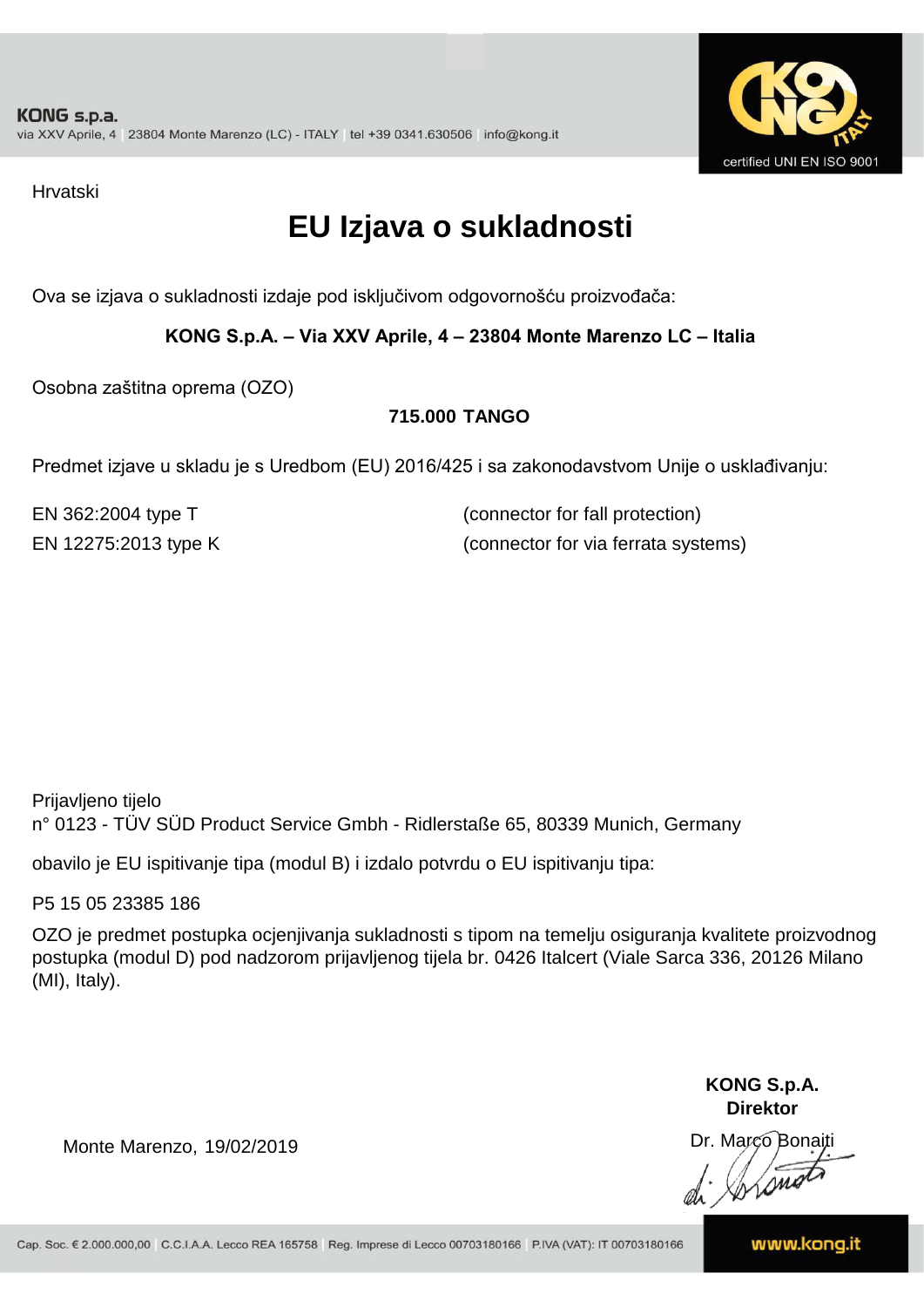

Dansk

### **EU-overensstemmelseserklæring**

Denne overensstemmelseserklæring udstedes på fabrikantens ansvar:

#### **KONG S.p.A. – Via XXV Aprile, 4 – 23804 Monte Marenzo LC – Italia**

Det personlige værnemiddel (PPE - PV'er)

#### **715.000 TANGO**

anført i erklæringen er i overensstemmelse med forordning (EU) nr. 2016/425 og med EUharmoniseringslovgivningen:

EN 362:2004 type T (connector for fall protection) EN 12275:2013 type K (connector for via ferrata systems)

Det bemyndigede organ n° 0123 - TÜV SÜD Product Service Gmbh - Ridlerstaße 65, 80339 Munich, Germany

har foretaget en EU-typeafprøvning (Modul B) og har udstedt EU-typeafprøvningsattest:

P5 15 05 23385 186

Det personlige værnemiddel er genstand for proceduren for typeoverensstemmelse på grundlag af kvalitetssikring af fremstillingsprocessen (modul D) under tilsyn fra det bemyndigede organ nr. 0426 Italcert (Viale Sarca 336, 20126 Milano (MI), Italy).

> **KONG S.p.A. Formand**

Dr. Marco Bonaiti di Aromor

Monte Marenzo, 19/02/2019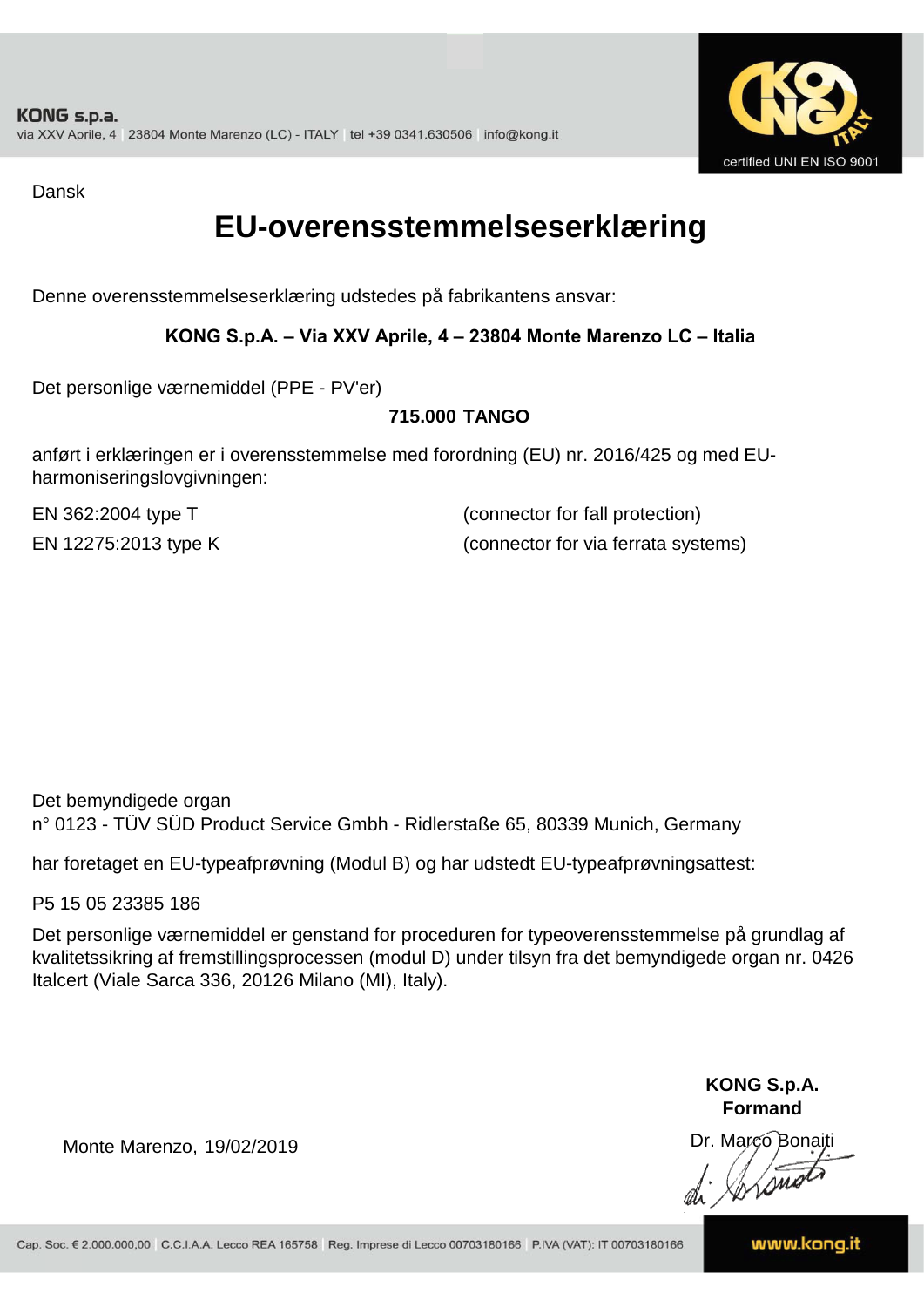

**Nederlands** 

### **EU-conformiteitsverklaring**

Deze conformiteitsverklaring wordt verstrekt op eigen verantwoording van de fabrikant:

#### **KONG S.p.A. – Via XXV Aprile, 4 – 23804 Monte Marenzo LC – Italia**

Het persoonlijk beschermingsmiddel (PBM)

#### **715.000 TANGO**

voorwerp van deze verklaring, voldoet aan de Verordening (EU) 2016/425 en de harmonisatiewetgeving van de Europese Unie:

EN 362:2004 type T (connector for fall protection) EN 12275:2013 type K (connector for via ferrata systems)

De aangemelde instantie n° 0123 - TÜV SÜD Product Service Gmbh - Ridlerstaße 65, 80339 Munich, Germany

heeft het EU-typeonderzoek (module B) verricht en het certificaat van EU-typeonderzoek afgegeven:

P5 15 05 23385 186

Het PBM is onderworpen aan de conformiteitsbeoordelingsprocedure met het type op basis van kwaliteitsborging van het productieproces (module D) onder toezicht van de aangemelde instantie Italcert nr. 0426 (Viale Sarca 336, 20126 Milano (MI), Italy).

> **KONG S.p.A. De voorzitter**

Dr. Marco Bonaiti

Monte Marenzo, 19/02/2019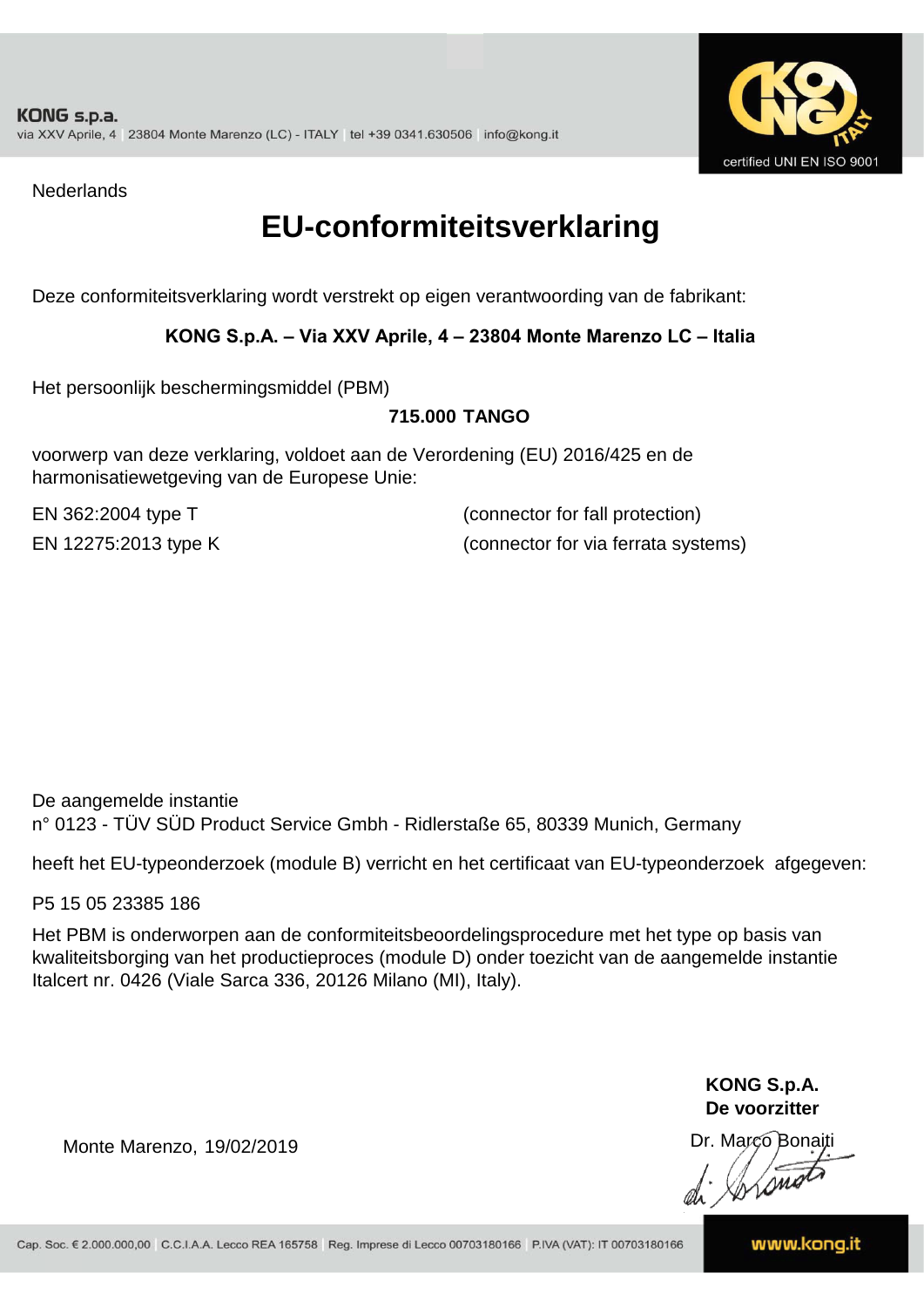

Eesti

### **EL-i vastavusdeklaratsioon**

See vastavusdeklaratsioon on välja antud järgmise tootja ainuvastutusel:

#### **KONG S.p.A. – Via XXV Aprile, 4 – 23804 Monte Marenzo LC – Italia**

Isikukaitsevahend

#### **715.000 TANGO**

vastavusdeklaratsiooniga hõlmatud isikukaitsevahend vastab määrusele (EL) 2016/425 ja Euroopa Liidu ühtlustamisõigusaktidele:

EN 362:2004 type T (connector for fall protection) EN 12275:2013 type K (connector for via ferrata systems)

Teavitatud asutus n° 0123 - TÜV SÜD Product Service Gmbh - Ridlerstaße 65, 80339 Munich, Germany

on teinud tüübihindamise (moodul B) ja väljastanud tüübihindamissertifikaadi:

P5 15 05 23385 186

Isikukaitsevahendile kohaldatakse tootmiskvaliteedi tagamisel põhinevat tüübivastavuse hindamise menetlust (moodul B) teavitatud asutuse 0426 Italcert (Viale Sarca 336, 20126 Milano (MI), Italy) järelevalve all.

> **KONG S.p.A. Esimees**

Dr. Marco Bonaiti di Stono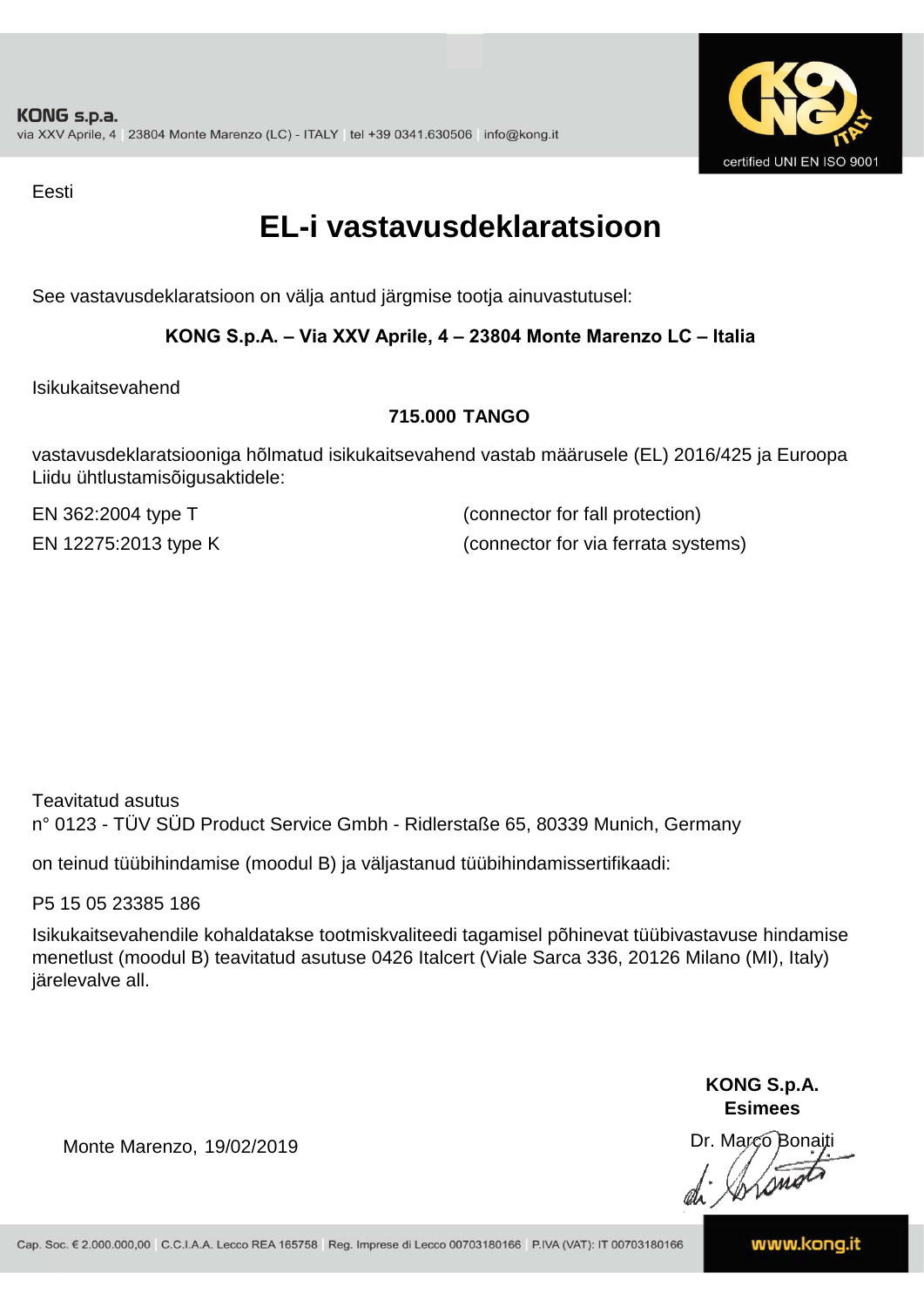

Suomi

### **EU-vaatimustenmukaisuusvakuutus**

Tämä vaatimustenmukaisuusvakuutus on annettu valmistajan yksinomaisella vastuulla:

**KONG S.p.A. – Via XXV Aprile, 4 – 23804 Monte Marenzo LC – Italia**

Vakuutuksen kohteena oleva henkilönsuojain

#### **715.000 TANGO**

on neuvoston asetuksen (EU) N:o 2016/425 ja unionin yhdenmukaistamislainsäädännön mukainen:

EN 362:2004 type T (connector for fall protection) EN 12275:2013 type K (connector for via ferrata systems)

Ilmoitettu laitos n° 0123 - TÜV SÜD Product Service Gmbh - Ridlerstaße 65, 80339 Munich, Germany

suoritti EU-tyyppitarkastuksen (moduuli B) ja antoi EU-tyyppitarkastustodistuksen:

P5 15 05 23385 186

Henkilönsuojaimeen sovelletaan tuotantoprosessin laadunvarmistukseen perustuvaa tyypinmukaisuutta (moduuli D) ilmoitetun laitoksen Italcert (Viale Sarca 336, 20126 Milano (MI), Italy) numero 0426 valvonnassa.

> **KONG S.p.A. Presidentti**

Dr. Marco Bonaiti di Simon

Monte Marenzo, 19/02/2019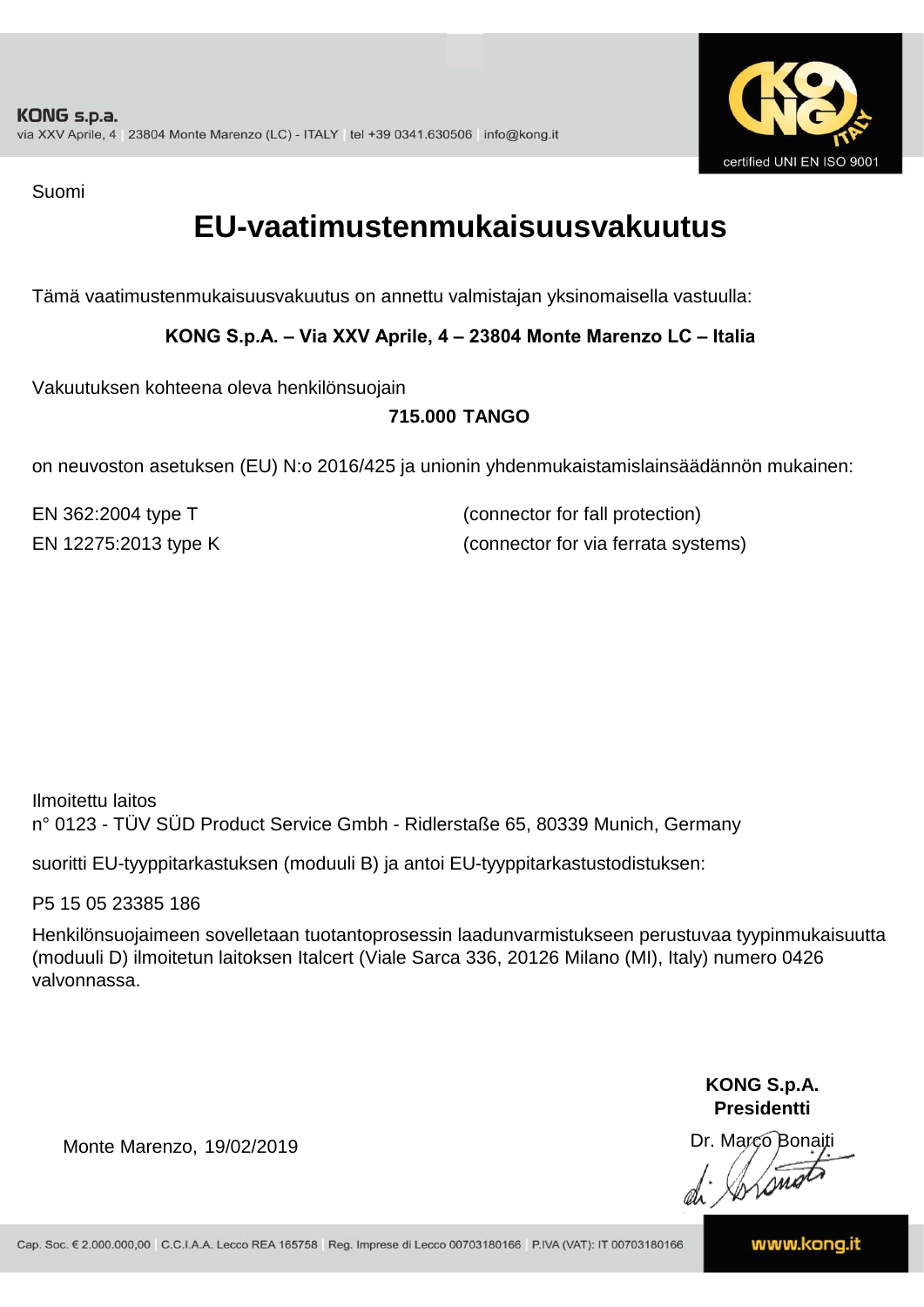

Gàidhlig

## **Dearbhú Comhréireachta de chuid AE**

Eisítear an Dearbhú Comhréireachta seo faoi fhreagracht eisiach an monaróra:

#### **KONG S.p.A. – Via XXV Aprile, 4 – 23804 Monte Marenzo LC – Italia**

Comhlíonann an Trealamh Cosanta Pearsanta (TCP)

#### **715.000 TANGO**

faoi réir an dearbhaithe Rialachán (AE) 2016/425 agus caighdeáin chomhchuibhithe an Aontais Eorpaigh:

EN 362:2004 type T (connector for fall protection) EN 12275:2013 type K (connector for via ferrata systems)

An comhlacht dá dtugtar fógra n° 0123 - TÜV SÜD Product Service Gmbh - Ridlerstaße 65, 80339 Munich, Germany

rinne sé an scrúdú AE don chineál (modúl B), agus d'eisigh sé deimhniú ar chineálscrúdú AE:

P5 15 05 23385 186

Tá an TCP faoi réir an nós imeachta um measúnú comhréireacha cineálacha, bunaithe ar dhearbhú cáilíochta an phróisis táirgthe (modúl D), faoi fhaireachas an chomhlachta dá dtugtar fógra, uimh. 0426 Italcert (Viale Sarca 336, 20126 Milano (MI), Italy).

> **KONG S.p.A. An tUachtarán**

Dr. Marco Bonaiti di Stono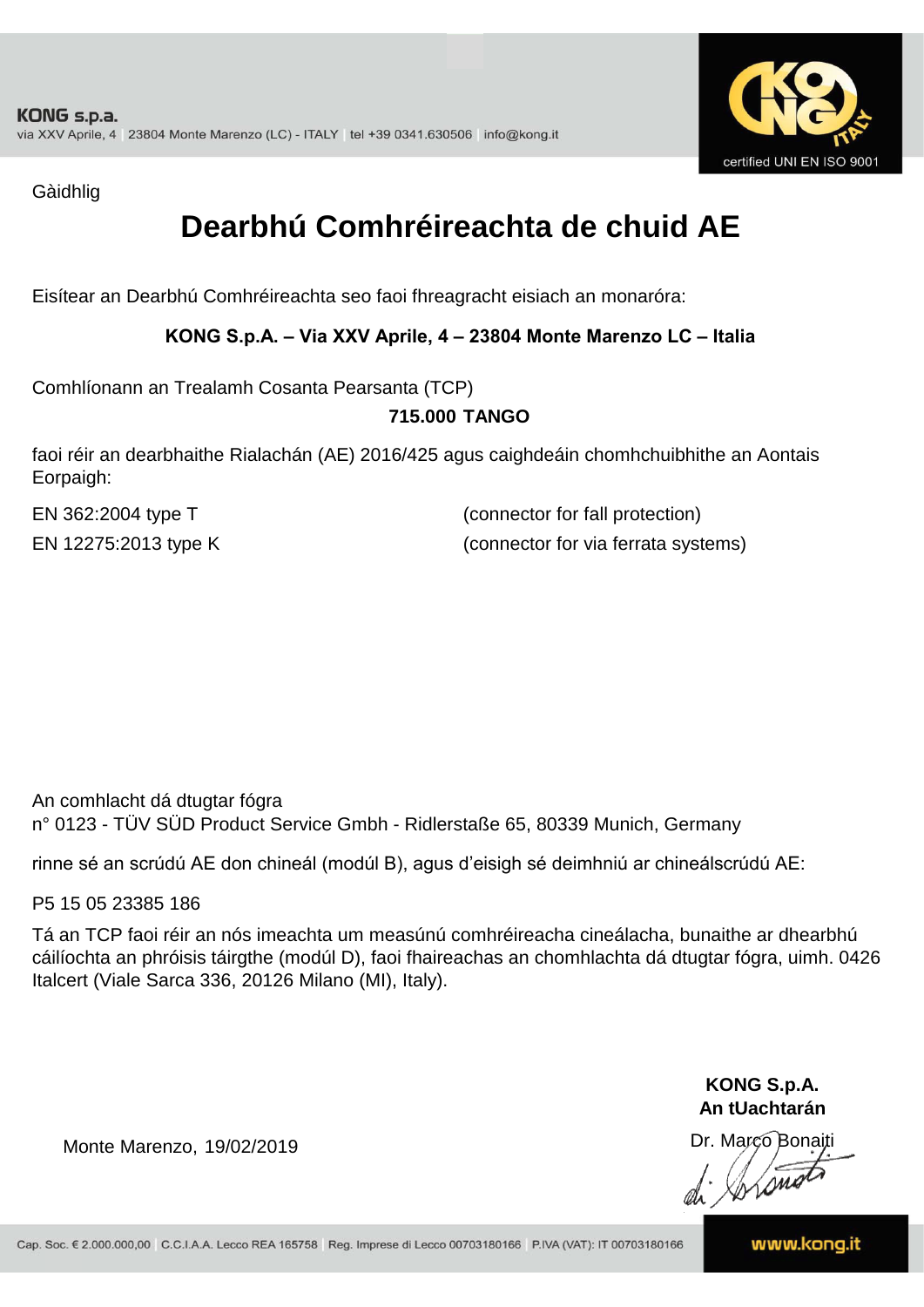

Ελληνικά

## **Δήλωση συμμόρφωσης ΕE**

Η παρούσα δήλωση συμμόρφωσης εκδίδεται με την αποκλειστική ευθύνη του κατασκευαστή:

**KONG S.p.A. – Via XXV Aprile, 4 – 23804 Monte Marenzo LC – Italia**

Η συσκευή ατομικής προστασίας (ΜΑΠ)

#### **715.000 TANGO**

αντικείμενο της δήλωσης συμμορφώνεται με τον κανονισμό (ΕΕ) 2016/425 και τα πρότυπα εναρμόνισης της Ευρωπαϊκής Ένωσης:

EN 362:2004 type T (connector for fall protection) EN 12275:2013 type K (connector for via ferrata systems)

Ο κοινοποιημένος οργανισμός

n° 0123 - TÜV SÜD Product Service Gmbh - Ridlerstaße 65, 80339 Munich, Germany πραγματοποίησε την εξέταση τύπου ΕΕ (έγγραφο Β) και εξέδωσε το πιστοποιητικό εξέτασης ΕΕ του τύπου:

P5 15 05 23385 186

Το ΜΑΠ υπόκειται στη διαδικασία αξιολόγησης της συμμόρφωσης τύπου με βάση τη διασφάλιση ποιότητας της παραγωγικής διαδικασίας (έγγραφο D) υπό την εποπτεία του κοινοποιημένου οργανισμού αριθ. 0426 Italcert (Viale Sarca 336, 20126 Milano (MI), Italy).

> **KONG S.p.A. Ο Πρόεδρος**

Dr. Marco Bonaiti di Stonom

Monte Marenzo, 19/02/2019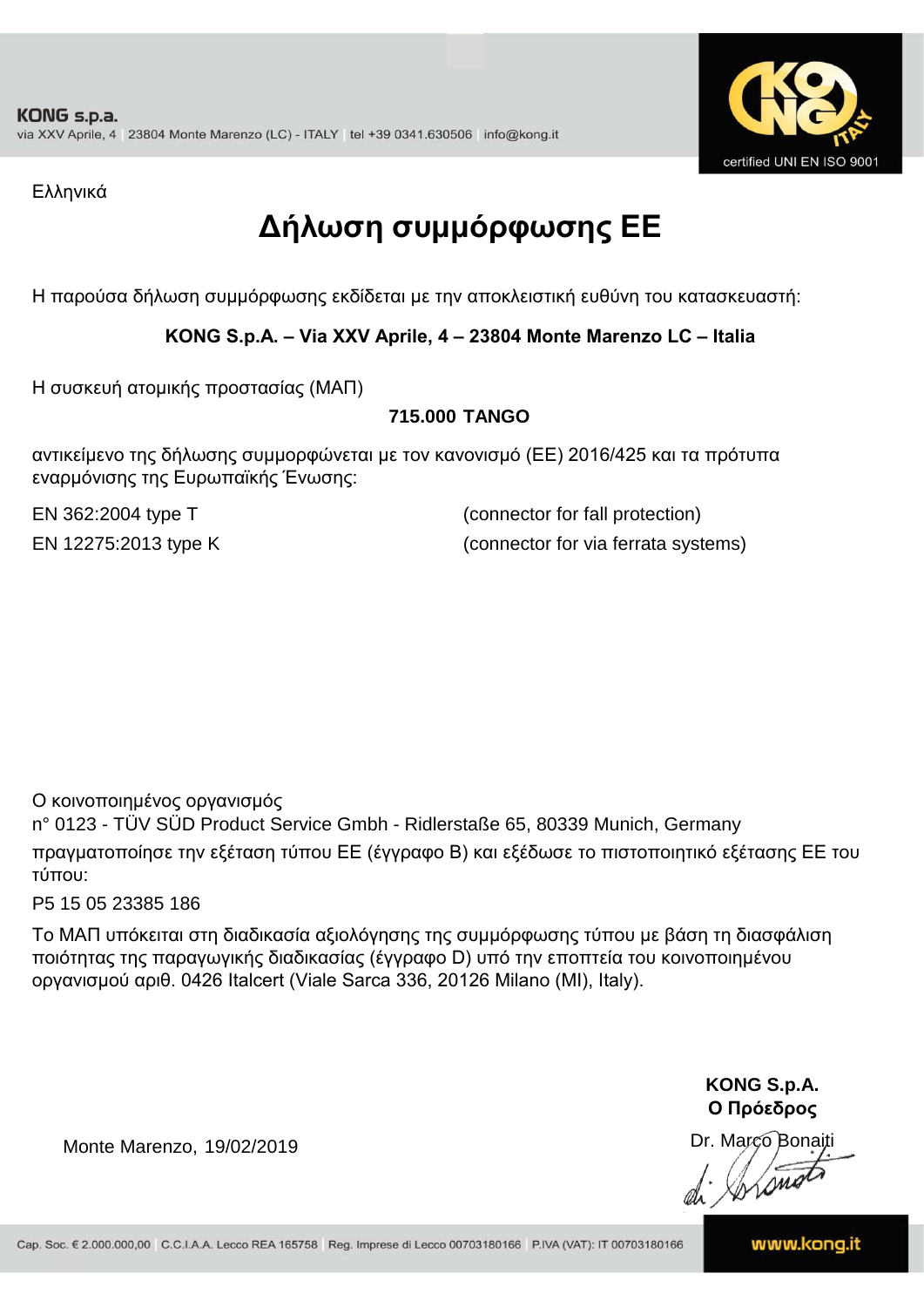

Magyar

## **EU Megfelelőségi nyilatkozat**

Ez a Megfelelőségi nyilatkozat az alábbi gyártó kizárólagos felelőssége alatt került kibocsátásra:

**KONG S.p.A. – Via XXV Aprile, 4 – 23804 Monte Marenzo LC – Italia**

Az egyéni védőfelszerelés

#### **715.000 TANGO**

mely a nyilatkozat tárgyát képezi, megfelel az (EU) 2016/425 szabályozásának és az Európai Unió harmonizált szabványainak:

EN 362:2004 type T (connector for fall protection) EN 12275:2013 type K (connector for via ferrata systems)

A bejelentett szervezet n° 0123 - TÜV SÜD Product Service Gmbh - Ridlerstaße 65, 80339 Munich, Germany

elvégezte az EU-típusvizsgálatot ("B" modul), és kiadta az EU-típusvizsgálati tanúsítványt:

P5 15 05 23385 186

Az egyéni védőfelszerelés a gyártási folyamat minőség biztosításán alapuló megfelelőségértékelés tárgya (D modul), melynek felügyeletét az Italcert (Viale Sarca 336, 20126 Milano (MI), Italy). 0426 sz. hitelesítést végző szervezet végzi.

> **KONG S.p.A. Elnök**

Dr. Marco Bonaiti di Aromor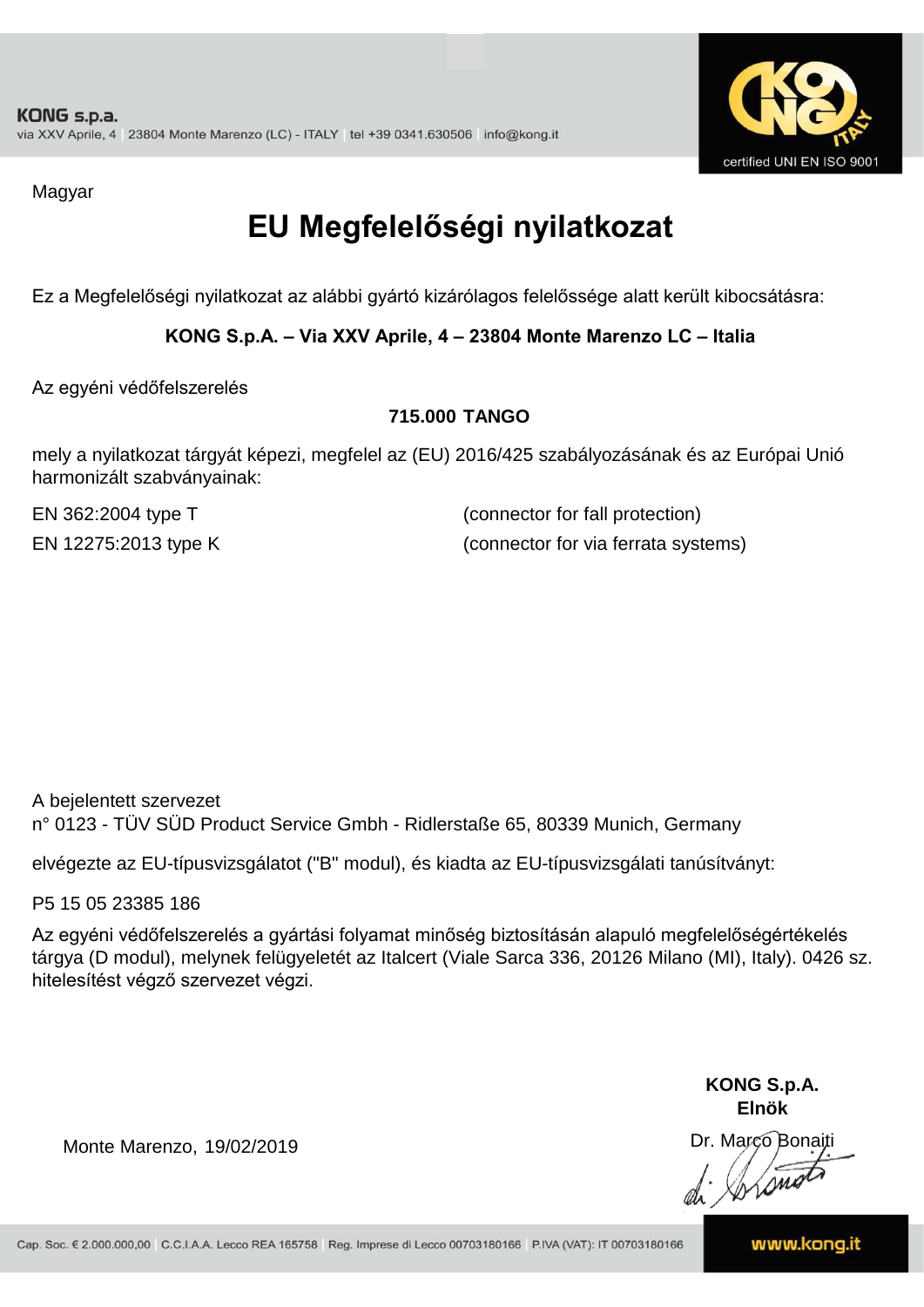

Latviešu

### **ES atbilstības deklarācija**

Šī atbilstības deklarācija ir izdota vienīgi uz ražotāja atbildību:

#### **KONG S.p.A. – Via XXV Aprile, 4 – 23804 Monte Marenzo LC – Italia**

Individuālais aizsardzības līdzeklis (IAL)

#### **715.000 TANGO**

deklarācijas priekšmets atbilst Regulai (ES) 2016/425 un Eiropas Savienības saskaņošanas tiesību aktiem:

EN 362:2004 type T (connector for fall protection) EN 12275:2013 type K (connector for via ferrata systems)

Paziņotā struktūra n° 0123 - TÜV SÜD Product Service Gmbh - Ridlerstaße 65, 80339 Munich, Germany

veica ES tipa pārbaudi (B modulis) un izdeva ES tipa pārbaudes sertifikātu:

P5 15 05 23385 186

Uz IAL attiecas atbilstības novērtēšanas procedūra "Atbilstība tipam, pamatojoties uz kvalitātes nodrošināšanu ražošanas procesā" (D modulis) paziņotās struktūras Italcert (Viale Sarca 336, 20126 Milano (MI), Italy), Nr. 0426 uzraudzībā.

> **KONG S.p.A. Priekšsēdētājs**

Dr. Marco Bonaiti

Monte Marenzo, 19/02/2019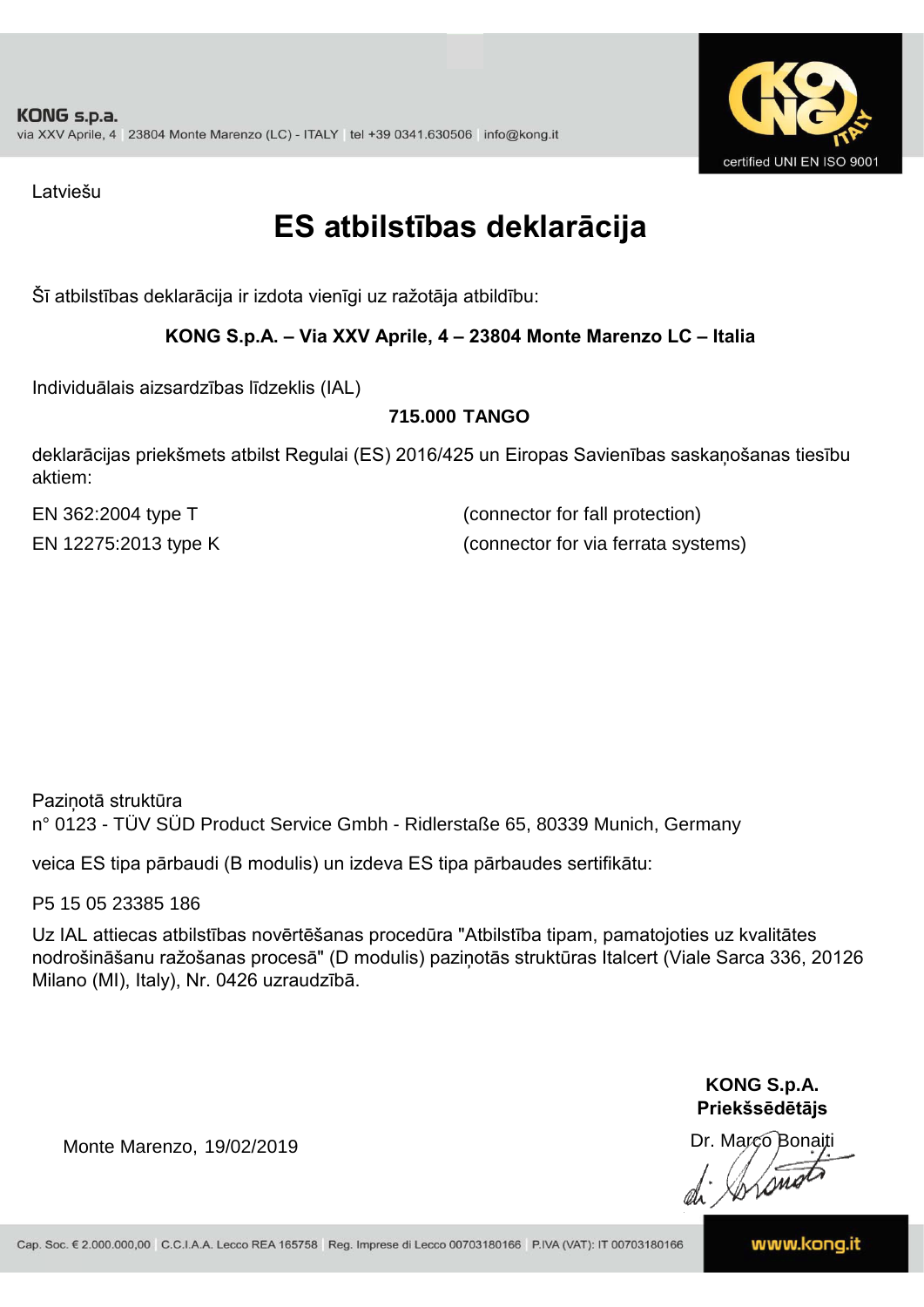

Lietuvių

### **ES atitikties deklaracija**

Ši atitikties deklaracija išduota tik gamintojo išimtine atsakomybe:

**KONG S.p.A. – Via XXV Aprile, 4 – 23804 Monte Marenzo LC – Italia**

Asmeninės Apsaugos Priemonė (IAL)

#### **715.000 TANGO**

deklaracijos objektas atitinka (ES) Reglamentą 2016/425 ir Europos Sąjungos derinimo teisės aktus:

EN 362:2004 type T (connector for fall protection) EN 12275:2013 type K (connector for via ferrata systems)

Notifikuotoji įstaiga n° 0123 - TÜV SÜD Product Service Gmbh - Ridlerstaße 65, 80339 Munich, Germany

atliko ES tyrimą tipo (B modulis) ir išdavė ES tyrimo sertifikatą tipo:

P5 15 05 23385 186

AAP taikoma atitikties vertinimo pagal tipą procedūra, pagrįsta gamybos proceso kokybės užtikrinimu (D modulis), prižiūrint notifikuotajai įstaigai nr. 0426 Italcert (Viale Sarca 336, 20126 Milano (MI), Italy).

> **KONG S.p.A. Prezidentas**

Dr. Marco Bonaiti di Arono

Monte Marenzo, 19/02/2019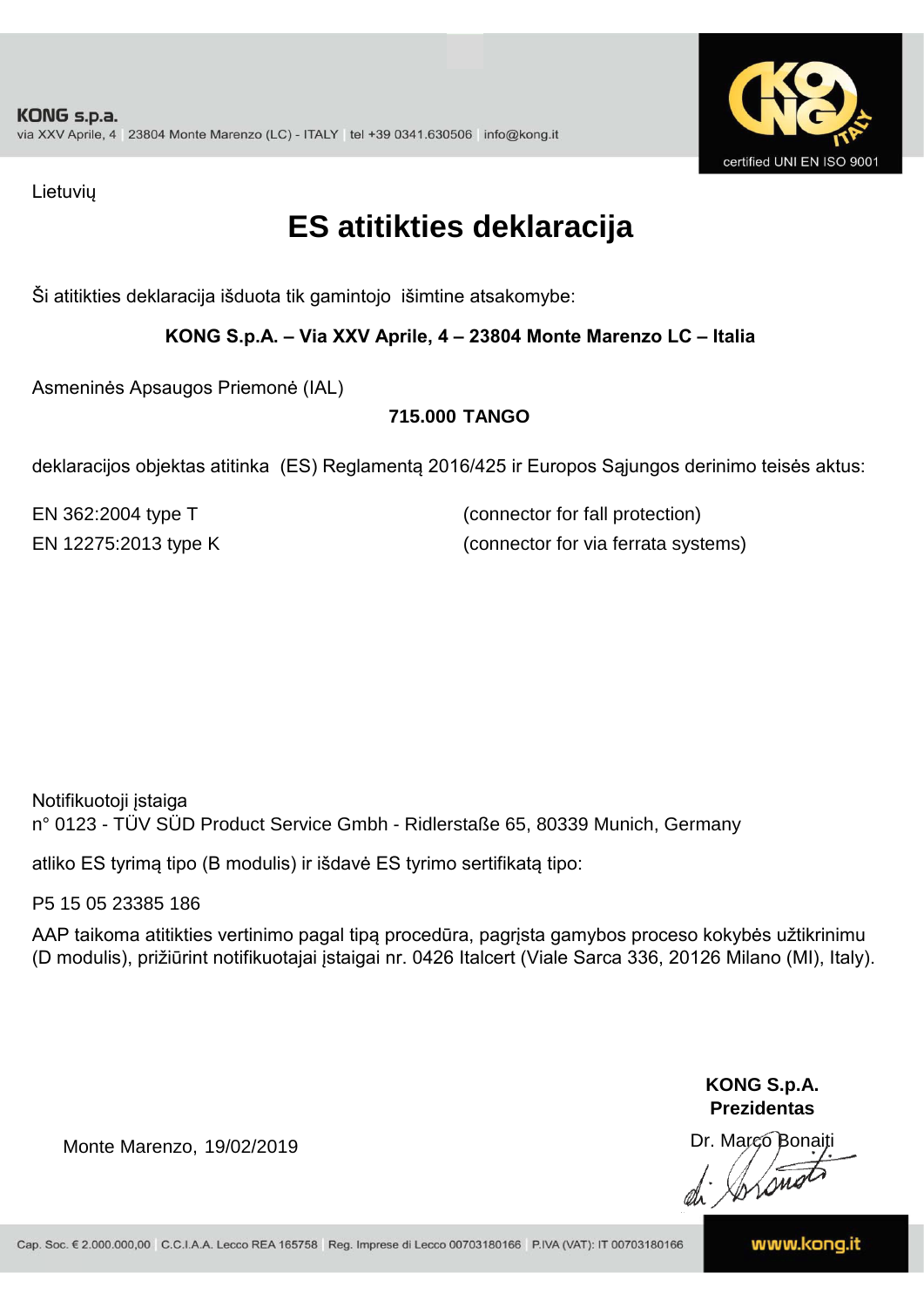

Malti

## **Dikjarazzjoni ta' Konformità tal-UE**

Id-Dikjarazzjoni ta' Konformità tinħareġ taħt ir-responsabbiltà unika tal-manifattur:

#### **KONG S.p.A. – Via XXV Aprile, 4 – 23804 Monte Marenzo LC – Italia**

It-Tagħmir ta' Protezzjoni Personali (TPP-PPE)

#### **715.000 TANGO**

l-għan tad-dikjarazzjoni huwa f'konformità ma' Regolament (UE) 2016/425 u tal-istandards t'armonizzazzjoni tal-Unjoni Ewropea:

EN 362:2004 type T (connector for fall protection) EN 12275:2013 type K (connector for via ferrata systems)

Il-korp notifikat n° 0123 - TÜV SÜD Product Service Gmbh - Ridlerstaße 65, 80339 Munich, Germany

wettaq l-eżami tal-UE tat-tip (modulu B) u ħareġ iċ-ċertifikat tal-eżami tal-UE tat-tip:

P5 15 05 23385 186

It-TPI huwa suġġett għall-proċedura ta' valutazzjoni għat-tip abbażi tal-garanzija ta' kwalità tal-proċess ta' produzzjoni (modulu D) taħt is-sorveljanza tal-korp notifikat nru. 0426 Italcert (Viale Sarca 336, 20126 Milano (MI), Italy).

> **KONG S.p.A. Iċ-Ċermin**

Dr. Marco Bonaiti di Stonom

Monte Marenzo, 19/02/2019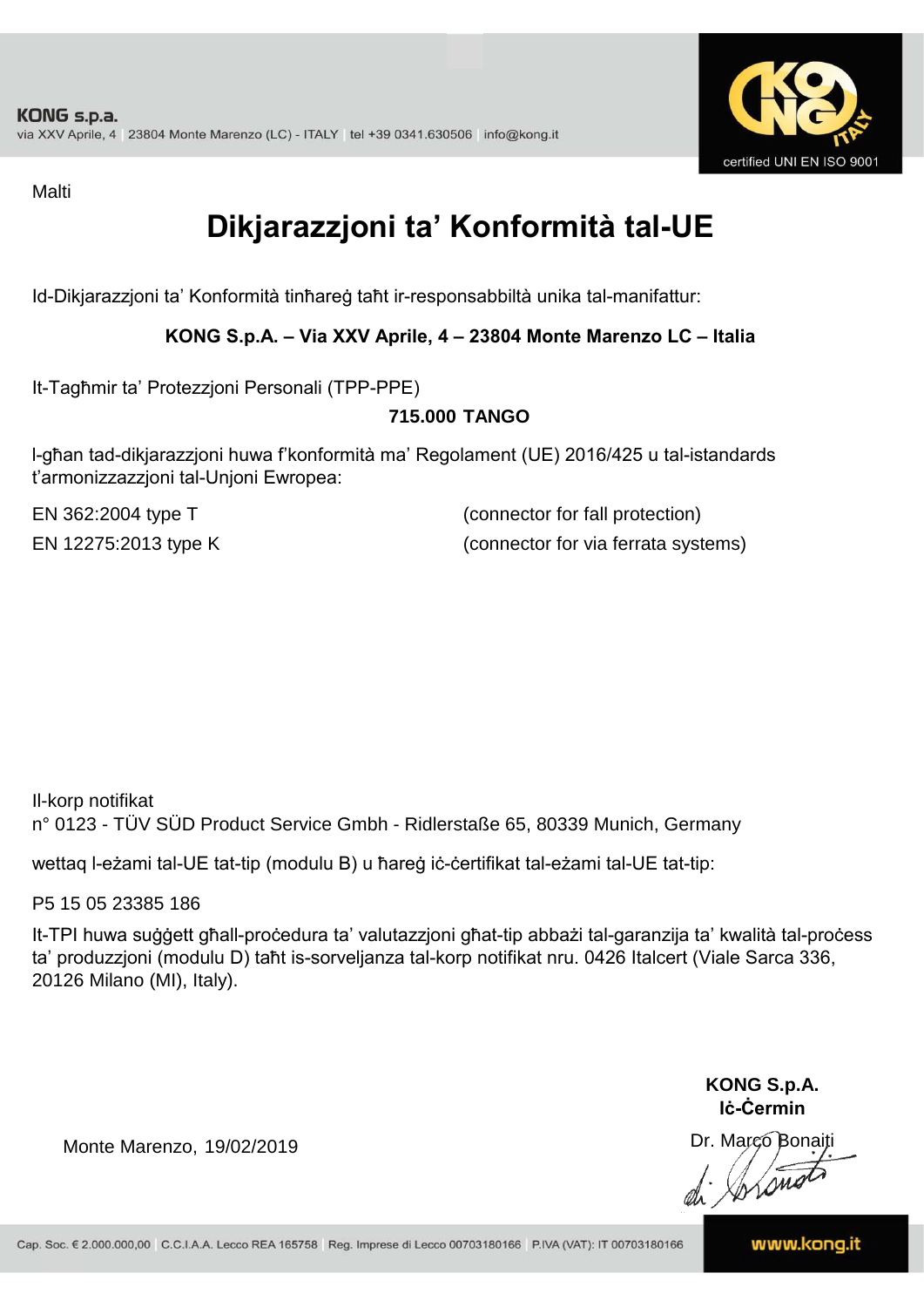

Polskie

## **Deklaracji zgodności WE**

Niniejsza Deklaracja Zgodności została wydana na wyłączną odpowiedzialność producenta:

**KONG S.p.A. – Via XXV Aprile, 4 – 23804 Monte Marenzo LC – Italia**

Środek Ochrony Indywidualnej (ŚOI)

#### **715.000 TANGO**

przedmiot deklaracji jest zgodny z Rozporządzeniem (WE) 2016/425 i z normami zharmonizowanymi Unii Europejskiej:

EN 362:2004 type T (connector for fall protection) EN 12275:2013 type K (connector for via ferrata systems)

Notyfikowany organ n° 0123 - TÜV SÜD Product Service Gmbh - Ridlerstaße 65, 80339 Munich, Germany

wykonał badanie typu WE (moduł B) i wydał świadectwo badania typu WE:

P5 15 05 23385 186

ŚOI jest przedmiotem procedury oceny zgodności z typem, opierającej się na zapewnieniu jakości procesu produkcyjnego (moduł D) pod nadzorem notyfikowanego organu nr 0426 Italcert (Viale Sarca 336, 20126 Milano (MI), Italy).

> **KONG S.p.A. Prezes**

Dr. Marco Bonaiti di Aromo

Monte Marenzo, 19/02/2019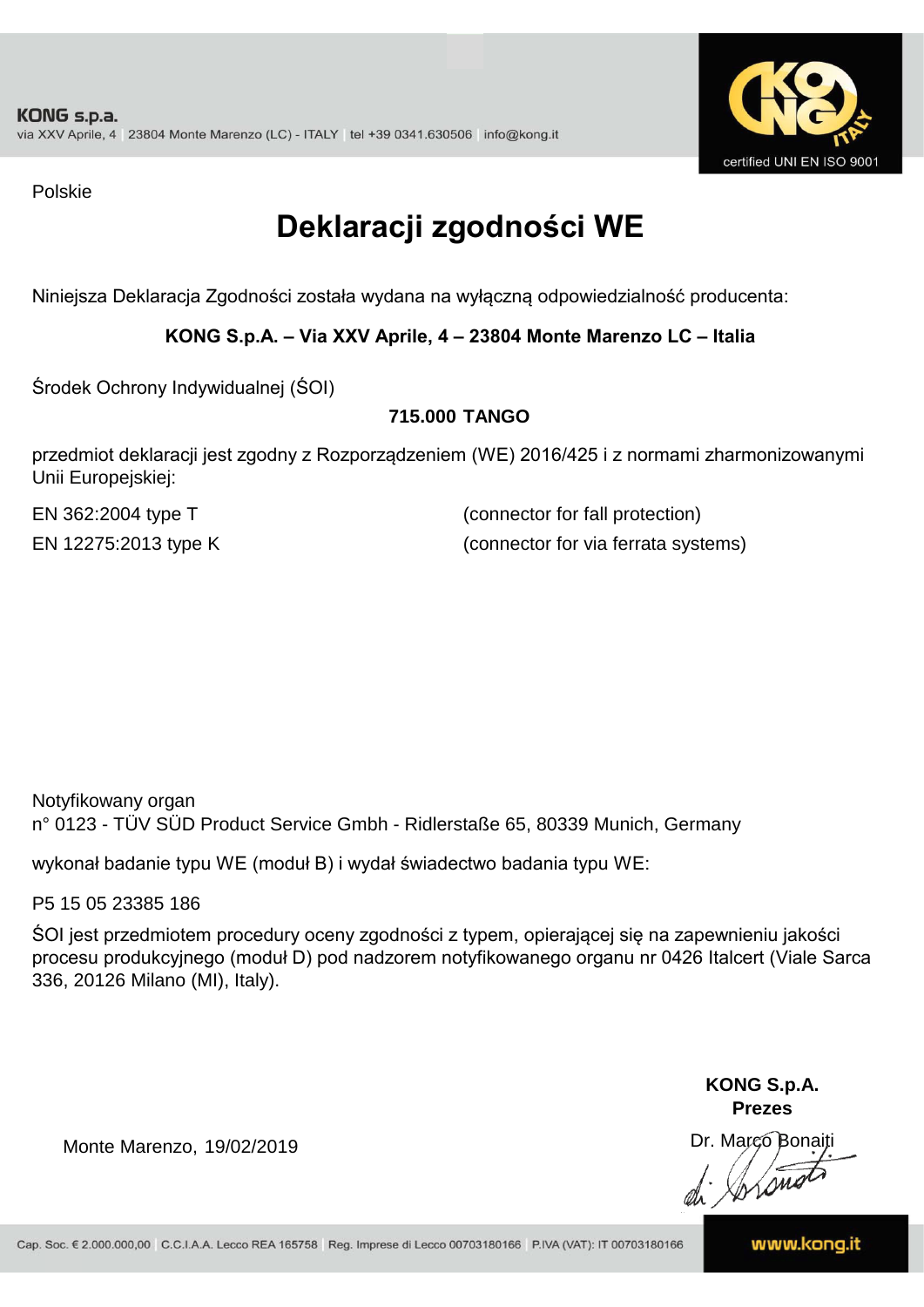

Português

### **Declaração de conformidade UE**

A presente Declaração de Conformidade é emitida sob a exclusiva responsabilidade do fabricante:

**KONG S.p.A. – Via XXV Aprile, 4 – 23804 Monte Marenzo LC – Italia**

O Equipamento de Proteção Individual (EPI)

#### **715.000 TANGO**

objeto da declaração está em conformidade com o Regulamento (UE) 2016/425 e com as normas de harmonização da União Europeia:

EN 362:2004 type T (connector for fall protection) EN 12275:2013 type K (connector for via ferrata systems)

O organismo notificado n° 0123 - TÜV SÜD Product Service Gmbh - Ridlerstaße 65, 80339 Munich, Germany

efetuou o exame UE de tipo (Módulo B) e emitiu o certificado de exame UE de tipo:

P5 15 05 23385 186

O EPI está sujeito ao procedimento de avaliação de conformidade com o tipo baseado na garantia da qualidade do processo de produção (módulo D) sob vigilância do organismo notificado n. 0426 Italcert (Viale Sarca 336, 20126 Milano (MI), Italy).

> **KONG S.p.A. O Presidente**

Dr. Marco Bonaiti di Aromo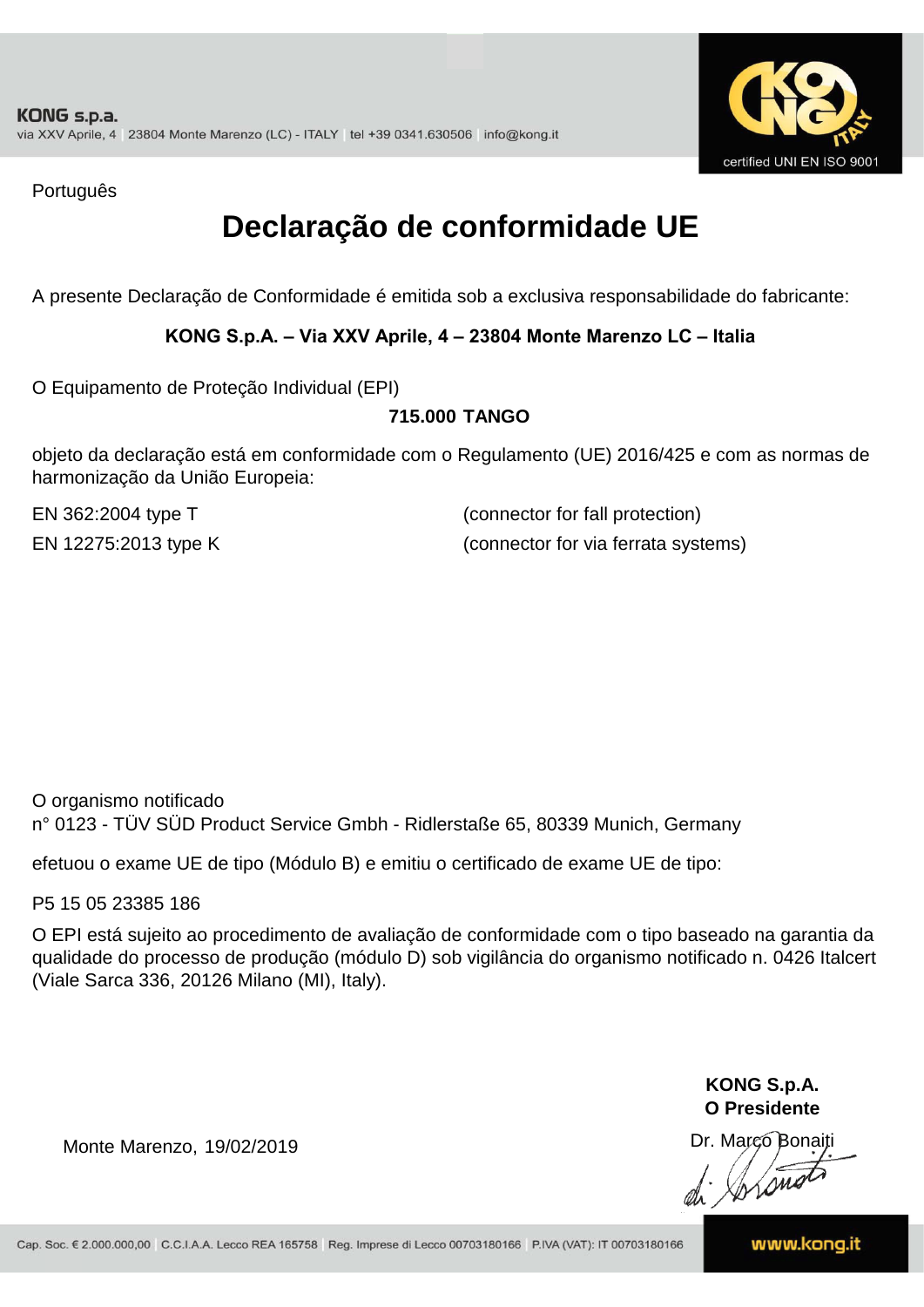

Română

## **Declarație de conformitate UE**

Prezenta declarație de conformitate este eliberată pe răspunderea exclusivă a producătorului:

**KONG S.p.A. – Via XXV Aprile, 4 – 23804 Monte Marenzo LC – Italia**

Echipamentul individual de protecție (EIP)

#### **715.000 TANGO**

obiectul declarației, este conform cu Regulamentul (UE) 2016/425 și legislația armonizată a Uniunii Europene:

EN 362:2004 type T (connector for fall protection) EN 12275:2013 type K (connector for via ferrata systems)

Organismul notificat n° 0123 - TÜV SÜD Product Service Gmbh - Ridlerstaße 65, 80339 Munich, Germany

a efectuat examinarea UE de tip (modulul B) și a eliberat certificatul de examinare UE de tip:

P5 15 05 23385 186

EIP face obiectul procedurii de evaluare a conformității de tip bazată pe asigurarea calității procesului de producție (modulul D) sub supravegherea organismului notificat nr. 0426 Italcert (Viale Sarca 336, 20126 Milano (MI), Italy).

> **KONG S.p.A. Președinte**

Dr. Marco Bonaiti di Stono

Monte Marenzo, 19/02/2019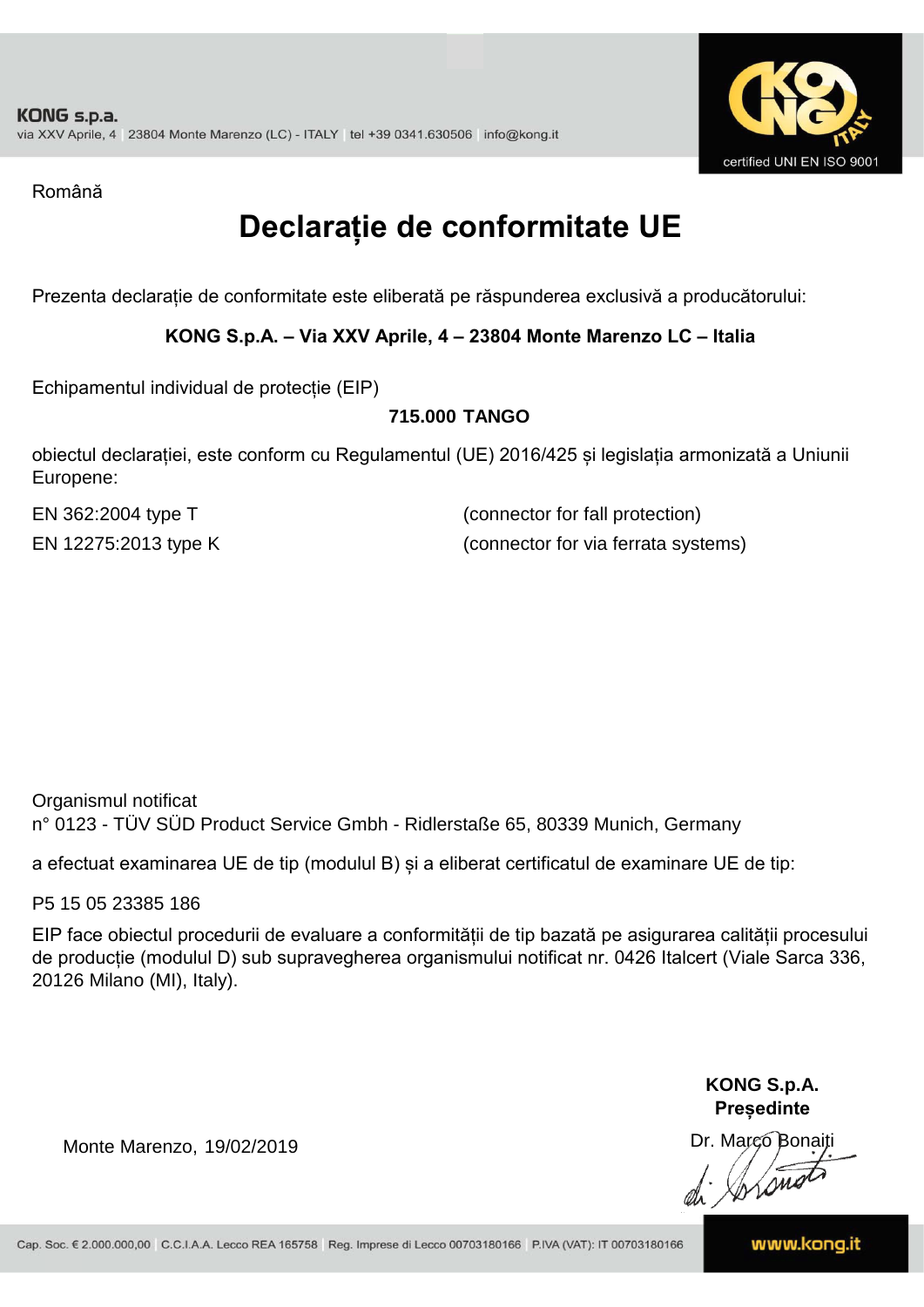

Slovenský

## **EÚ vyhlásenie o zhode**

Toto vyhlásenie o zhode sa vystavuje na výhradnú zodpovednosť výrobcu:

#### **KONG S.p.A. – Via XXV Aprile, 4 – 23804 Monte Marenzo LC – Italia**

Osobný ochranný pracovný prostriedok (OOPP)

#### **TANGO 715.000**

ktorý je predmetom vyhlásenia, je v súlade s Nariadením Európskeho parlamentu a Rady (EÚ) 2016/425 a harmonizovanými normami Európskej únie:

EN 362:2004 type T (connector for fall protection) EN 12275:2013 type K (connector for via ferrata systems)

Notifikovaný subjekt n° 0123 - TÜV SÜD Product Service Gmbh - Ridlerstaße 65, 80339 Munich, Germany

vykonal typové skúšky EÚ (formulár B) a vystavil osvedčenie o typovej skúške EÚ:

P5 15 05 23385 186

OOPP je predmetom postupu posudzovania typovej zhody, založenej na záruke kvality výrobného postupu (formulár D) pod dohľadom notifikovaného subjektu č. 0426 Italcert (Viale Sarca 336, 20126 Milano (MI), Italy).

> **KONG S.p.A. Prezident**

Dr. Marco Bonaiti di Arono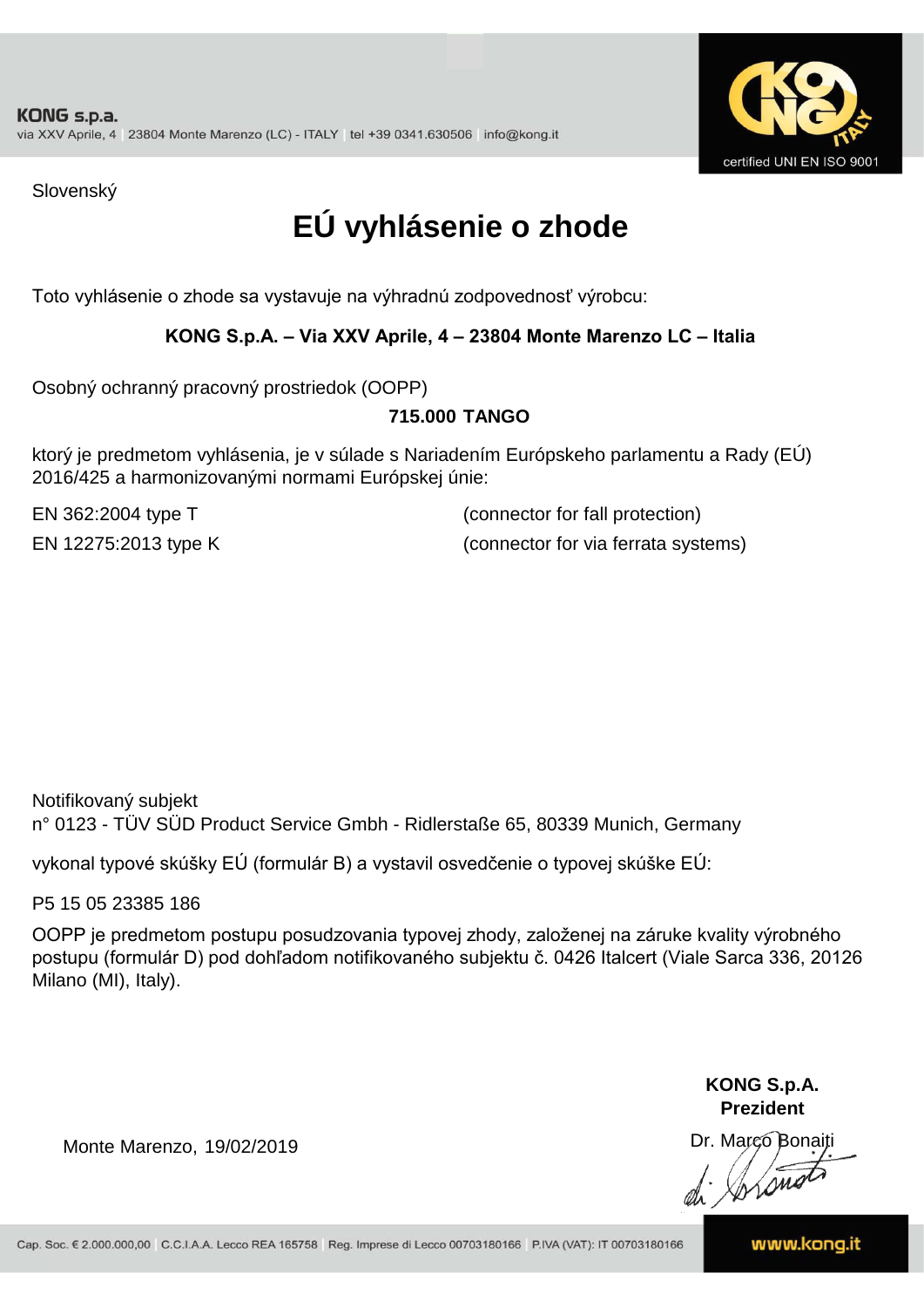

Slovenščina

### **EU - Izjava o skladnosti**

Za izdano Izjavo o skladnosti je odgovoren izključno proizvajalec:

#### **KONG S.p.A. – Via XXV Aprile, 4 – 23804 Monte Marenzo LC – Italia**

Osebna zaščitna oprema (OZO)

#### **715.000 TANGO**

ki je predmet izjave, je skladna z Uredbo (EU) 2016/425 in s harmoniziranimi standardi Evropske unije:

EN 362:2004 type T (connector for fall protection) EN 12275:2013 type K (connector for via ferrata systems)

Priglašeni organ n° 0123 - TÜV SÜD Product Service Gmbh - Ridlerstaße 65, 80339 Munich, Germany

je opravil preizkus tipa EU (obrazec B) in je izdal naslednji certifikat testiranja:

P5 15 05 23385 186

OZO je predmet postopka ocene skladnosti na podlagi garancije kakovosti proizvodnega postopka (obrazec D) pod nadzorom priglašenega organa št. 0426 Italcert (Viale Sarca 336, 20126 Milano (MI), Italy).

> **KONG S.p.A. Direktor**

Dr. Marco Bonaiti di Stonom

Monte Marenzo, 19/02/2019